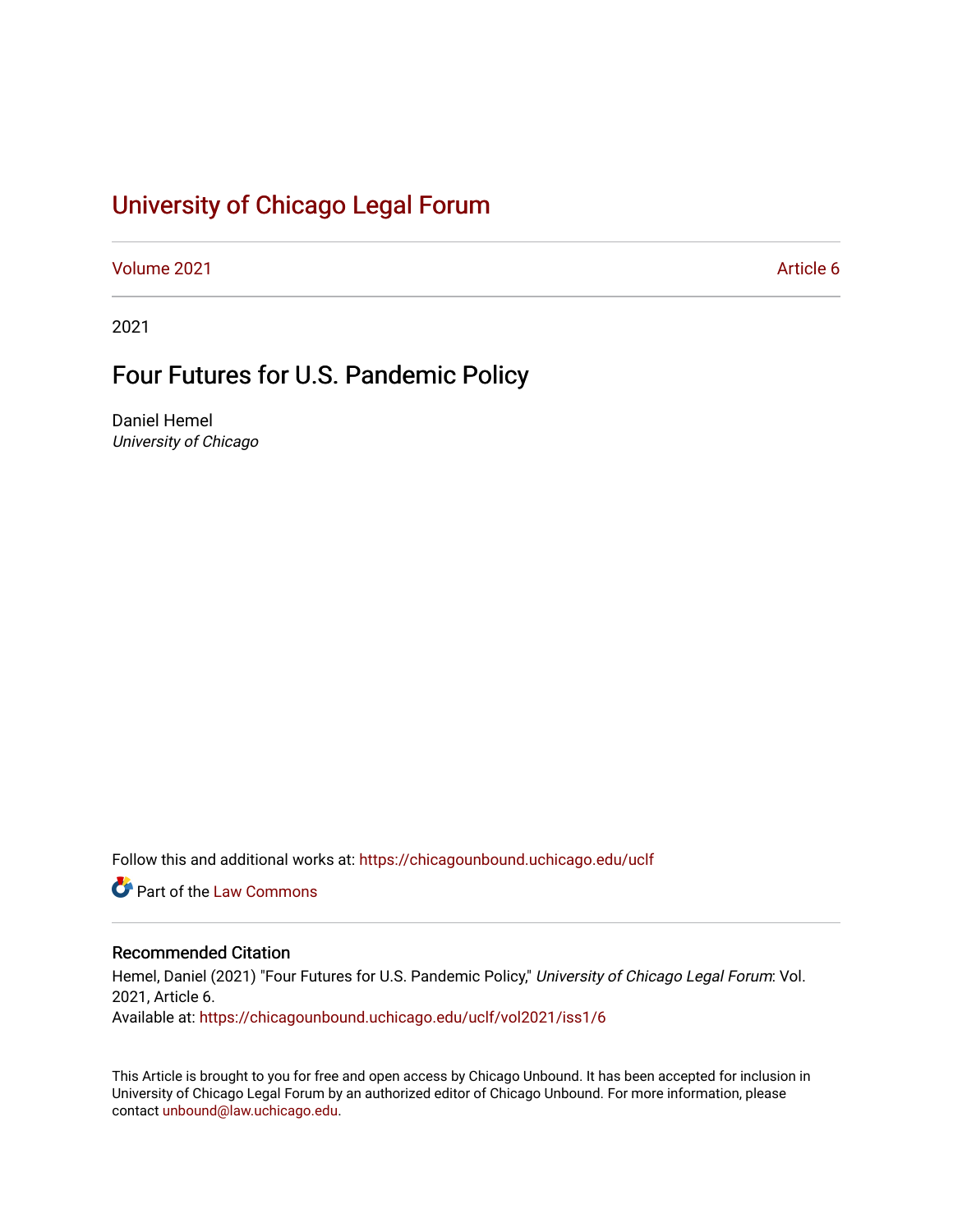## **Four Futures for U.S. Pandemic Policy**

*Daniel Hemel*†

*The COVID-19 pandemic is probably not the last time that a new and deadly infectious disease will sweep the planet. What can the United States do to improve its chances of averting large-scale loss of life the next time? This essay—prepared for* The University of Chicago Legal Forum*'s symposium issue on "Law for the Next Pandemic"—envisions four "futures" for the United States' pandemic response and considers the advantages and drawbacks of each. One approach, the Mass Surveillance strategy, relies on widespread population monitoring, rigorous contact tracing, and enforced isolation of the infected. That strategy has enabled several East and Southeast Asian countries to keep case counts low without instituting long lockdowns. In the United States, the Mass Surveillance approach would face surmountable constitutional hurdles but potentially insurmountable cultural obstacles. A second option, the Fortress strategy, combines lockdowns to stop community transmission with border closures to prevent reintroduction of the infection. Australia and New Zealand illustrate the Fortress approach's lifesaving potential, but their examples will be difficult to replicate in a country with a much larger population and long land borders. A third approach, the Internationalist strategy, emphasizes global cooperation with the goal of preventing animal-to-human transmission and containing any outbreak quickly. That approach is appealing—and worth pursuing—but it faces the high probability that it won't work. A fourth approach, the Early Vaccination strategy, would truncate the clinical trial process and boost vaccine production capacity so that a large portion of the U.S. population could be vaccinated within several months of an outbreak. This, too, is worth a try, but even a rapidly developed vaccine is unlikely to protect us from a pandemic's first wave. Ultimately, the essay recommends that the United States follow an all-of-the-above approach—preparing to pursue the Mass Surveillance, Fortress, Internationalist, and Early Vaccination options—with the recognition that none of these strategies on its own stands a very high chance of success.*

#### I. INTRODUCTION

In the spring of 2020, when the editors of *The University of Chicago Legal Forum* chose "Law for the Next Pandemic" as the theme for their upcoming fall symposium, the title seemed rather pessimistic. Really,

<sup>†</sup> Professor of Law, University of Chicago Law School; Visiting Professor of Law, New York University School of Law. Thanks to Daniel Rodriguez, Crofton Kelly, Dylan Moore, and Alan Rozenshtein for thoughtful comments.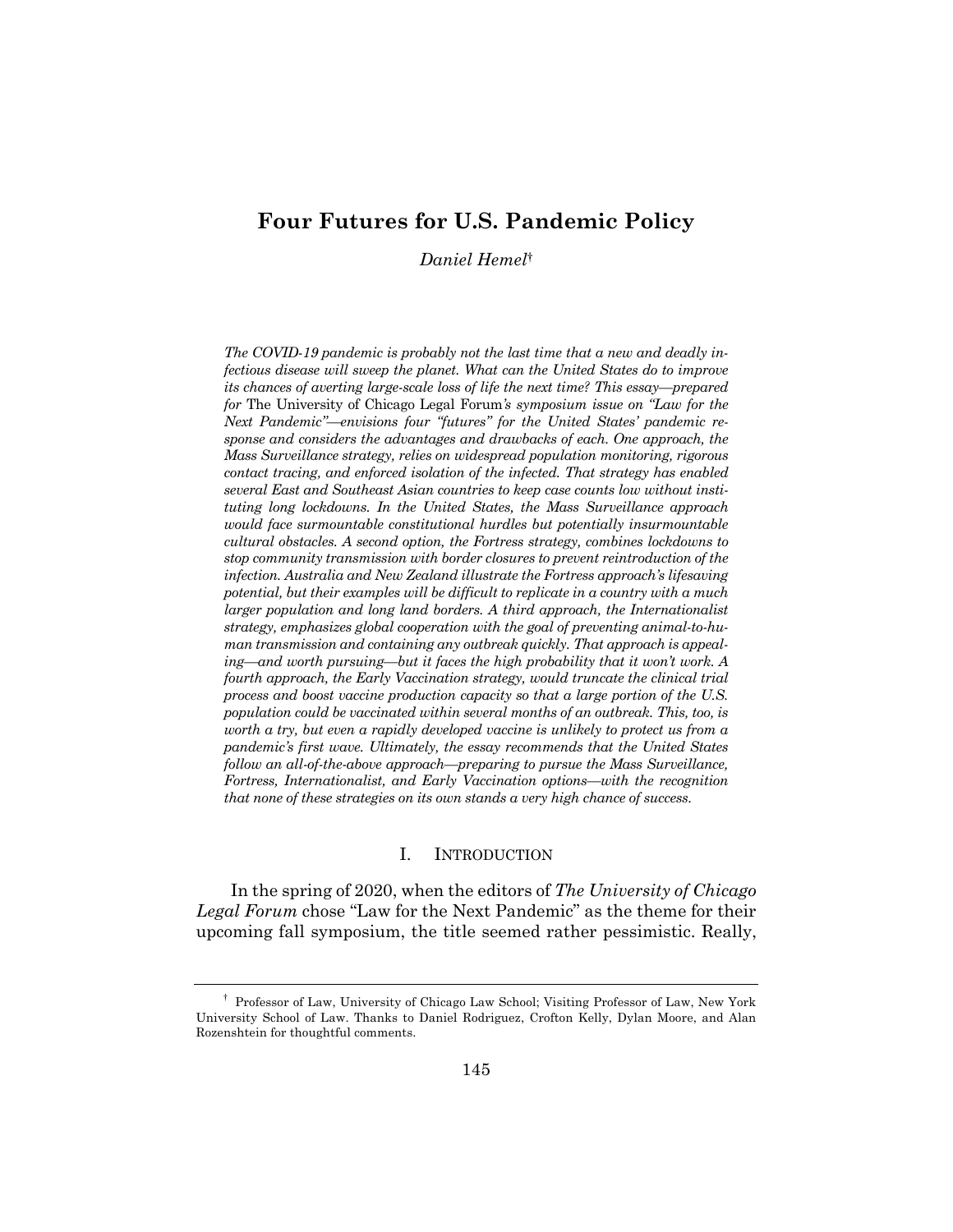we're going to have to do all of this again? As we grudgingly adjusted to life under stay-at-home orders, learned to mute and unmute ourselves on Zoom, and exhausted the Netflix library, the possibility of a "next pandemic" was almost too painful to ponder.

A year later,<sup>1</sup> the title "Law for the Next Pandemic" sounds a note of optimism. Daily deaths from COVID-19 in the United States have dropped dramatically from their January 2021 highs, and over half of the U.S. population is now fully vaccinated.2 The newfound optimism is bridled by lingering vaccine hesitancy at home and a horrific new wave of infections in India and elsewhere in South and Southeast Asia.3 But here in the United States, at least, the miracle of mRNA vaccines may allow the United States to return to semi-normalcy in not too long. We finally have the brainspace, as well as the emotional and political bandwidth, to begin planning for the next round.

And there very likely will be a next round. Whether it's a SARS-CoV-2 variant that evades existing vaccines or a new coronavirus or influenza strain or the Nipah virus or a "Disease X" that science has not yet identified, there is little reason to believe that the COVID-19 pandemic will be humanity's last brush with a fast-spreading and fatal infection. Nor is there much reason to believe that the lag between COVID-19 and the next pandemic will be lengthy. As memories of COVID-19 policy failures remain fresh, now is an opportune moment to consider how we might do better the next time.

To that end, this essay imagines four "futures" for the United States' pandemic response and reflects on the challenges posed by each course. The futures are not roads diverging in yellow wood—we might (and hopefully will) follow some combination of the four. Laying out these four courses as distinct options, though, helps to clarify the choices that the United States and other countries face as they take stock of COVID-19's lessons and envision how next time really could be different.

One of these futures is what I will call the "Mass Surveillance" option. The idea is to stop the spread of disease through widespread population monitoring, rigorous contact tracing, and enforced isolation of the infected. That approach has proven to be extraordinarily effective

<sup>&</sup>lt;sup>1</sup> This essay was drafted in the spring of 2021 and last substantively updated in the summer of 2021. Figures such as vaccination rates and death rates presumably will have changed by the time of publication.

<sup>2</sup> *See* Audrey Carlsen, *How Is the COVID-19 Vaccination Campaign Going in Your State?*, NPR, https://www.npr.org/sections/health-shots/2021/01/28/960901166/how-is-the-covid-19-vaccination-campaign-going-in-your-state [https://perma.cc/4CPZ-P6V9] (last updated Aug. 26, 2021).

<sup>3</sup> *See* Nectar Gan, *Beyond India, a Growing Number of Asian Countries Are Being Ravaged by Fresh Coronavirus Waves*, CNN (May 7, 2021), https://www.cnn.com/2021/05/07/asia/asia-covidhotspots-dst-intl-hnk/index.html [https://perma.cc/6ESD-AVAS].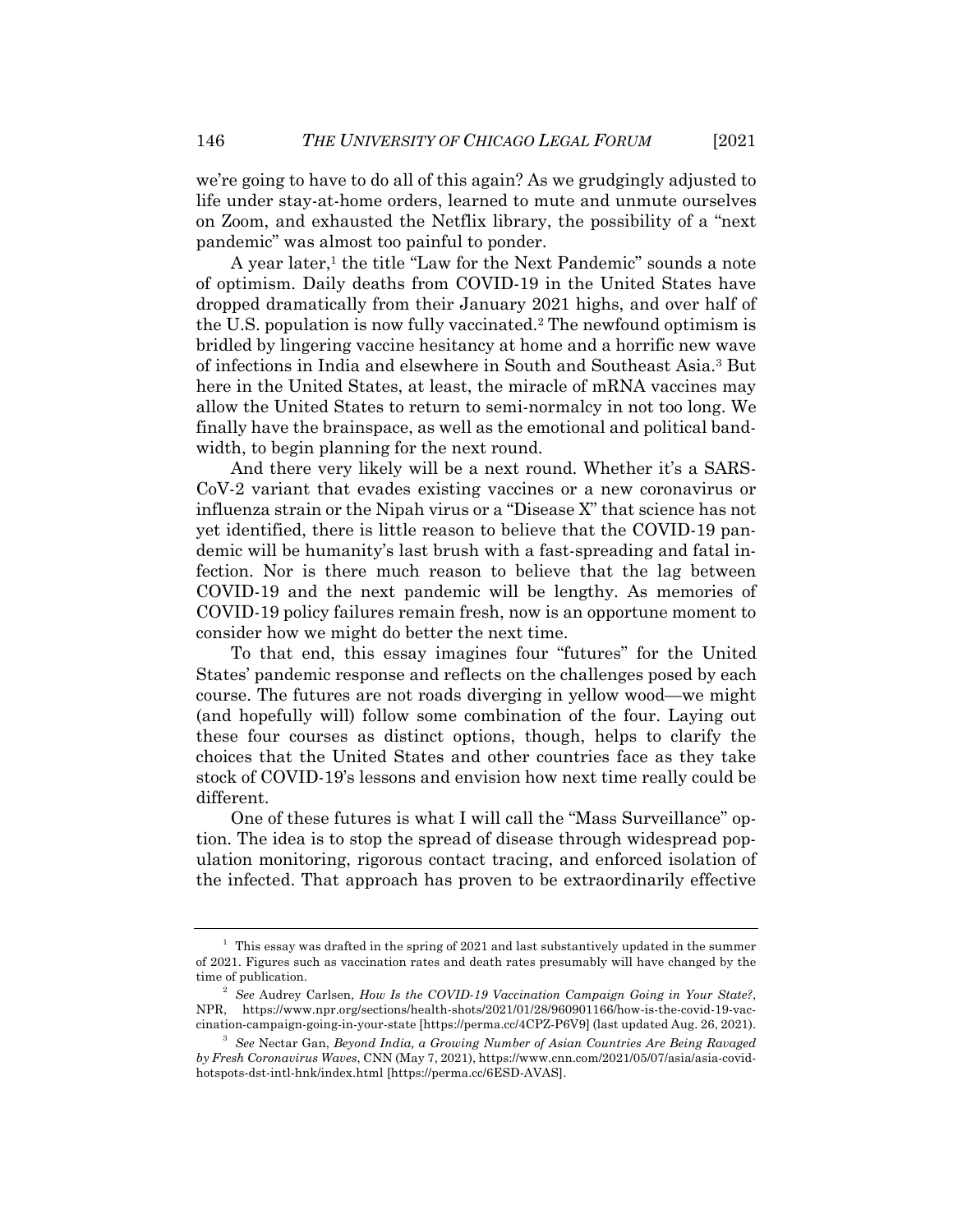in South Korea and Taiwan, where the death rate remains below 50 per 1 million people. (The United States, by comparison, has suffered more than 1900 deaths per 1 million people.)<sup>4</sup> But the Mass Surveillance approach collides with civil-libertarian strands in American constitutional doctrine and—more significantly—in American culture. The constitutional challenges are likely surmountable; the cultural challenges might not be.

A second future is what I will call the "Fortress" option. The idea is to keep infection out of the country by closing the borders, and if necessary, imposing a lockdown for as long as it takes to extinguish the infection within. This is the approach that Australia and New Zealand have pursued, and they too have kept death counts low (38 deaths per 1 million people as of July 2021 in Australia, 5 per 1 million in New Zealand).<sup>5</sup> But of course, it's easier to be a fortress when you're an island. Implementing the Fortress approach in the United States would require significant investments in border security and would raise serious questions for migration policy.

A third future is what I will call the "Internationalist" option. It is essentially the opposite of the Fortress approach. The third option recognizes that infections do not stop at international boundaries, and the policy response to a global pandemic, therefore, must be global in scope. This would entail a worldwide effort to prevent zoonosis—the transmission of infection from animals to humans—as well as substantial investments in a global infection alert system. It also would entail the development of detailed protocols for international travel restrictions so that an outbreak—wherever it occurs—can be contained and extinguished.

The Internationalist approach initially seems quite attractive, and it is, but it faces two shortcomings. First, and most significantly, there is no assurance that it will work. And like the nuclear nonproliferation effort, the consequences of a single failure can overshadow an otherwise-unbroken string of successes. Second, maintaining constant cooperation on public health with every country will potentially constrain the United States' pursuit of other foreign policy objectives. Prioritizing pandemic prevention—though very likely worth it—may require us to deprioritize other strategic and humanitarian goals.

The fourth future—and perhaps the easiest to imagine for the United States now that Moderna and Pfizer-BioNTech have become household names—is the "Early Vaccination" option. The idea is to vaccinate a large portion of the population as quickly as possible, which will likely entail a much more abbreviated clinical-trial process. Russia

<sup>4</sup> *COVID-19 Coronavirus Pandemic*, WORLDOMETER, https://www.worldometers.info/coronavirus [https://perma.cc/Z2QX-X8WP] (last visited Aug. 26, 2021).

<sup>5</sup> *See id.*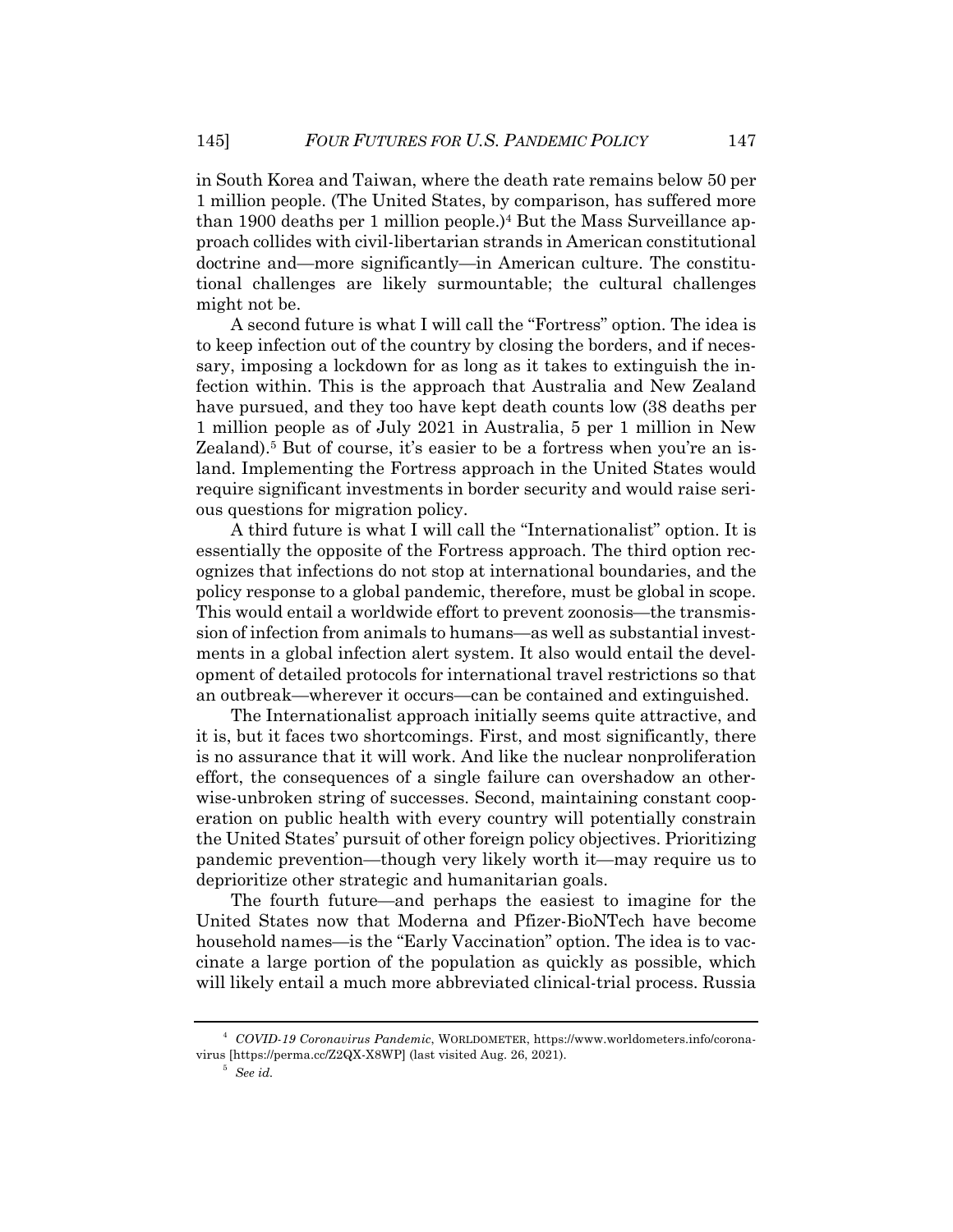tried something along these lines, approving the Sputnik V adenovirus vector vaccine in August 2020.6 But by July of the following year, amid widespread distrust of the vaccine across the country, less than 20 percent of the Russian population had received the first of two doses7 (despite clinical trial results indicating that Sputnik V is safe and highly effective8). A hurdle for the United States if it follows the Early Vaccination approach will be overcoming vaccine skepticism without prolonged clinical trials. High rates of vaccine skepticism in the United States *notwithstanding* lengthy clinical trials underscore the challenge.

In addition to these four futures, there is of course another option: the status quo. We could again try the test-trace-and-isolate strategy halfheartedly, allow our borders to remain porous, disengage from global public health institutions, and wait until the end of a lengthy clinical trial process before deploying the vaccine. Maybe we'll get lucky, and the next pandemic will be less deadly than this one, though it also could turn out to be much more so. Sticking with the status quo essentially amounts to rolling the dice on hundreds of thousands of lives and hoping that it comes up with snake eyes.

The following four parts of this essay explore these four futures in further detail. No single one of the four emerges as the obviously optimal approach; the essay instead favors an all-four-of-the-above strategy. The clearer conclusion is that we as a society—and as lawyers within that society—need to begin weighing the tradeoffs that each of these four futures involve. In some instances, we may need to change laws. In other instances, the most important changes will be cultural. Whichever combination of the four futures we choose, though, we can't wait for the next pandemic to make the choice.

#### II. MASS SURVEILLANCE

South Korea is a fitting place to start our search for a more durable pandemic response strategy. The dense country of more than 50 million people easily could have gone the way of Lombardy, the northern Italian

<sup>6</sup> *Coronavirus: Putin Says Vaccine Has Been Approved for Use*, BBC NEWS (Aug. 11, 2020), https://www.bbc.com/news/world-europe-53735718 [https://perma.cc/92H6-DTKS].

<sup>7</sup> *See Coronavirus (COVID-19) Vaccinations*, OUR WORLD IN DATA, https://ourworldindata.org/covid-vaccinations [https://perma.cc/Z648-CXDV] (last visited July 12, 2021); Andrew E. Kramer, *Russia Is Offering to Export Hundreds of Millions of Vaccine Doses, but Can It Deliver?*, N.Y. TIMES (Feb. 19, 2021), https://www.nytimes.com/2021/02/19/world/europe/russiacoronavirus-vaccine-soft-power.html [https://perma.cc/V9K7-A39W].

<sup>8</sup> *See* Denis Y. Logunov et al., *Safety and Efficacy of an rAd26 and rAd5 Vector-Based Heterologous Prime-Boost COVID-19 Vaccine: An Interim Analysis of a Randomised Controlled Phase 3 Trial in Russia*, 397 LANCET P671 (2021).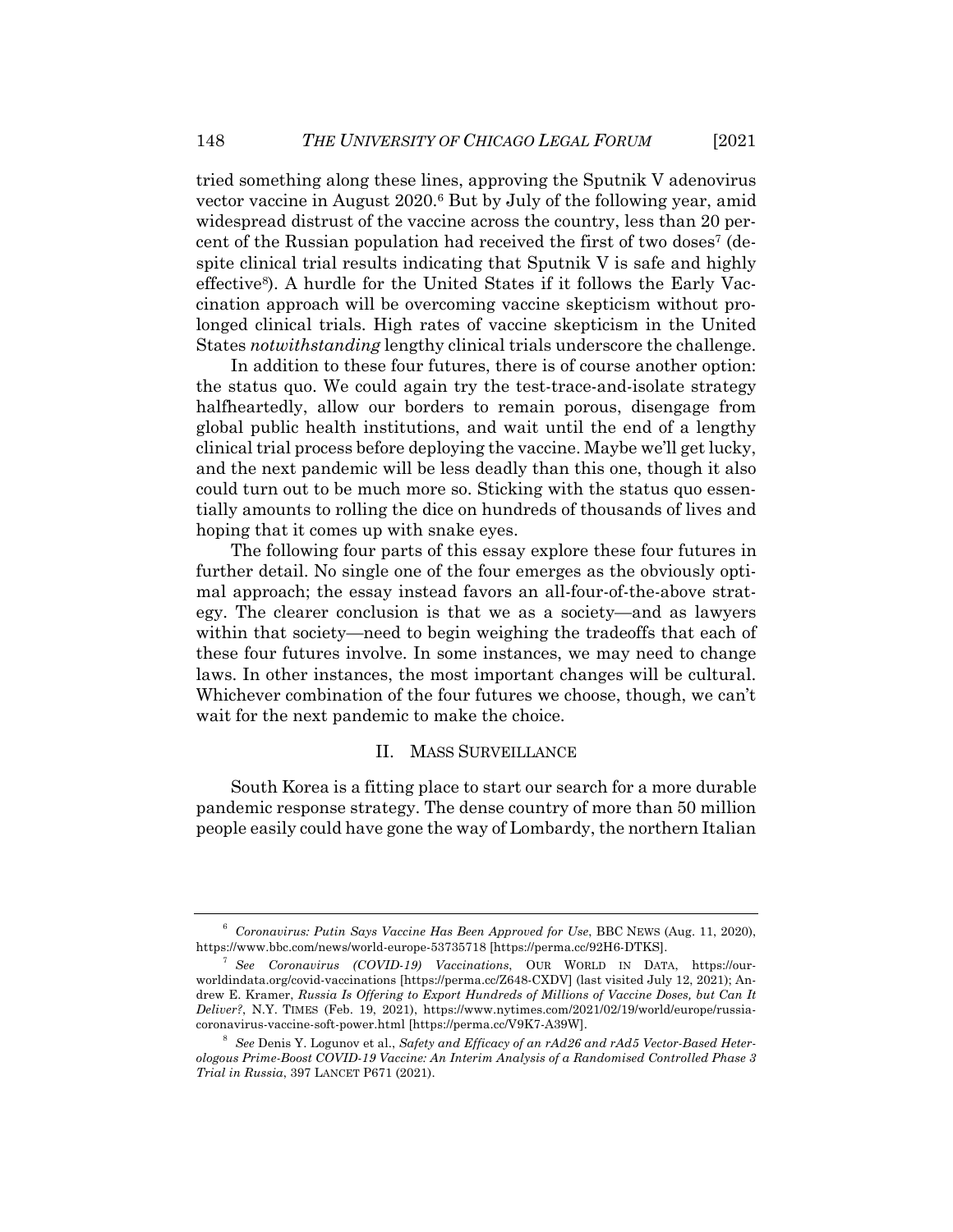region ravaged by COVID-19.9 Over the last ten days of February 2020, the number of new daily infections in South Korea grew thirty-fold.10 By the beginning of March 2020, South Korea had recorded the second highest number of infections in the world, behind only China.<sup>11</sup> Seoul, with a population density more than five times New York City's, <sup>12</sup> looked like it was about to become a viral tinderbox.

And then it didn't. In a matter of weeks, South Korea developed what is probably the most impressive contact tracing strategy in human history. The South Korean strategy relied on three principal data inputs:

- **Financial information.** All credit card and bank transactions in South Korea are logged on a government database, and South Korea offers tax incentives for individuals to use electronic payment methods.13 South Korea initially established the system for tax enforcement reasons but repurposed it for contact tracing during the pandemic. When an individual tests positive for COVID-19, health officials can retrace the individual's steps using transaction data from restaurants, stores, and other vendors.14
- **Mobile phone location data.** Health officials in South Korea have been able to access location data from mobile phone carriers.15 Even without GPS, mobile phone location data can help officials determine if—for example—two family members traveled from place to place together.16 GPS data potentially allows

<sup>9</sup> *See* Barbie Latza Nadeau & Valentina Di Donato, *As Northern Italy is Ravaged by Coronavirus, There's Trouble Brewing Down South*, CNN (Apr. 5, 2020), https://www.cnn.com/2020 /04/04/europe/southern-italy-coronavirus-black-economy-intl/index.html [https://perma.cc/B7N9- GSC9].

<sup>10</sup> *See South Korea: Coronavirus Cases*, WORLDOMETER, https://www.worldometers.info/coronavirus/country/south-korea [https://perma.cc/N24N-PZWP] (last visited Mar. 22, 2021).

<sup>11</sup> *See* Victor Cha & Dana Kim, *A Timeline of South Korea's Response to COVID-19*, CTR. FOR STRATEGIC & INT'L STUD. (Mar. 27, 2020), https://www.csis.org/analysis/timeline-south-koreas-response-covid-19 [https://perma.cc/3L7W-MJ68].

<sup>12</sup> *See Population Density by City*, OUR WORLD IN DATA, https://ourworldindata.org /grapher/population-density-by-city?tab=table [https://perma.cc/6SRK-5GCQ] (last visited Mar. 22, 2021).

<sup>13</sup> Rajul Awasthi et al., *The Benefits of Electronic Tax Administration in Developing Countries: A Korean Case Study and Discussion of Key Challenges* xv–xviii (World Bank/KDI School of Public Policy Management, Research Paper, 2019).

<sup>14</sup> Justin Fendos, *How Surveillance Technology Powered South Korea's COVID-19 Response*, BROOKINGS INST. (Apr. 29, 2020), https://www.brookings.edu/techstream/how-surveillance-technology-powered-south-koreas-covid-19-response [https://perma.cc/X7J3-5AJV].

<sup>15</sup> Sangchul Park et al., *Information Technology–Based Tracing Strategy in Response to COVID-19 in South Korea—Privacy Controversies*, 323 JAMA 2129, 2130 (June 2, 2020).

<sup>16</sup> *See* Fendos, *supra* note 14.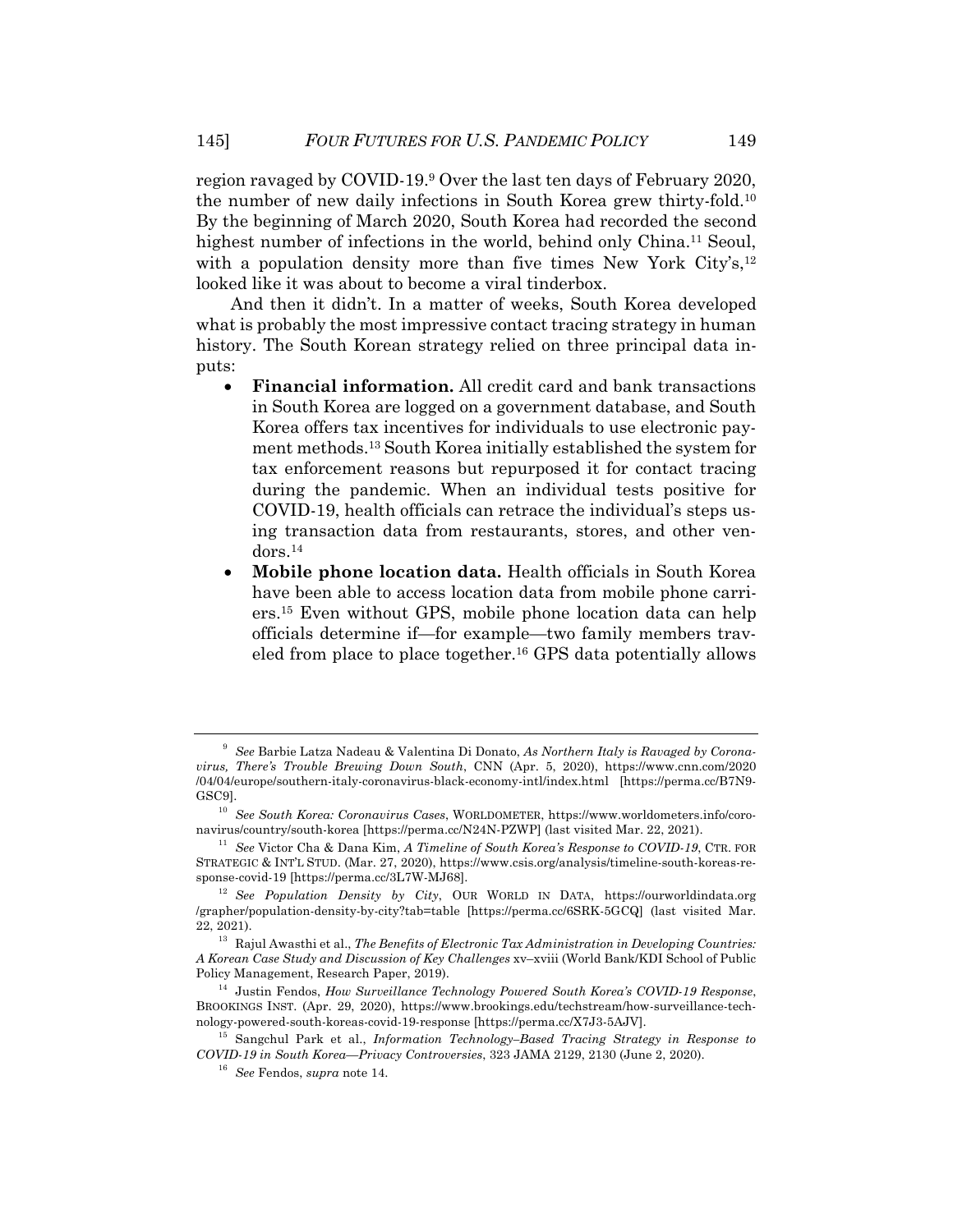officials to pinpoint individuals with an accuracy range of a few feet.<sup>17</sup>

• **Closed circuit television (CCTV).** When health officials know approximately where an individual was at a given time, they can gain further information about contacts by consulting CCTV footage.18 South Korea has one of the highest concentrations of CCTV cameras per person in the world (though well behind the world leader—the United States).19 South Korea has tapped into that resource for contact tracing during the pandemic.20

Identifying individuals who had been exposed to the virus was the first step of South Korea's extraordinary effort. Those individuals then were required to self-quarantine for fourteen days. South Korea took a carrot-and-stick approach to self-quarantine. The government delivered "comfort packages" with fresh produce and various supplies,<sup>21</sup> but it also monitored individuals via mobile app to ensure that they were abiding by quarantine restrictions and slapped them with a fine exceeding  $$8,000$  if they were not.<sup>22</sup>

By most metrics, South Korea's response has been a success: although Seoul imposed its strictest social-distancing measures to date in July 2021 amid an outbreak fueled by the highly transmissible Delta variant,<sup>23</sup> the country has so far escaped both a prolonged lockdown and large-scale loss of life.<sup>24</sup> The fact that a dense country of more than 50 million people managed this feat prompts the question: can the United States do the same the next time around?

<sup>17</sup> *Mobile Location Data and Covid-19: Q&A*, HUM. RTS. WATCH (May 13, 2020), https://www.hrw.org/news/2020/05/13/mobile-location-data-and-covid-19-qa [https://perma.cc/6B5G-E3JL].

<sup>18</sup> *See* Jung Won Sonn, *Coronavirus: South Korea's Success in Controlling Disease Is Due to Its Acceptance of Surveillance*, CONVERSATION (Mar. 19, 2020), https://theconversation.com/coronavirus-south-koreas-success-in-controlling-disease-is-due-to-its-acceptance-of-surveillance-134068 [https://perma.cc/273C-QZN7].

<sup>19</sup> *See* Dave Makichuk, *Guess Who Has More CCTV Cameras Per Capita?*, ASIA TIMES (Dec. 10, 2019), https://asiatimes.com/2019/12/guess-who-has-more-cctv-cameras-per-capita [https://perma.cc/6QKL-8YPB].

<sup>20</sup> *See* Max S. Kim, *Seoul's Radical Experiment in Digital Contact Tracing*, NEW YORKER (Apr. 17, 2020), https://www.newyorker.com/news/news-desk/seouls-radical-experiment-in-digital-contact-tracing [https://perma.cc/J6YT-UNAJ].

<sup>21</sup> *See* SeungJu Jackie Oh et al., *Protecting Health Care Workers in South Korea During the COVID-19 Pandemic* 21–22 (Ariadne Labs, Global Learnings Evidence Brief, May 2020).

<sup>&</sup>lt;sup>22</sup> See June-Ho Kim et al., *Emerging COVID-19 Success Story: South Korea Learned the Lessons of MERS*, OUR WORLD IN DATA (Mar. 5, 2021), https://ourworldindata.org/covid-exemplarsouth-korea [https://perma.cc/U4BP-AEEK].

<sup>23</sup> *See* Sangmi Cha, *South Korea Puts Seoul Under Tightest COVID Curbs Amid New Case Records*, REUTERS (July 9, 2021), https://www.reuters.com/world/asia-pacific/south-korea-raisecovid-19-curbs-highest-level-seoul-says-pm-2021-07-08 [https://perma.cc/B79E-AB83].

<sup>24</sup> *See* Kim et al., *supra* note 22.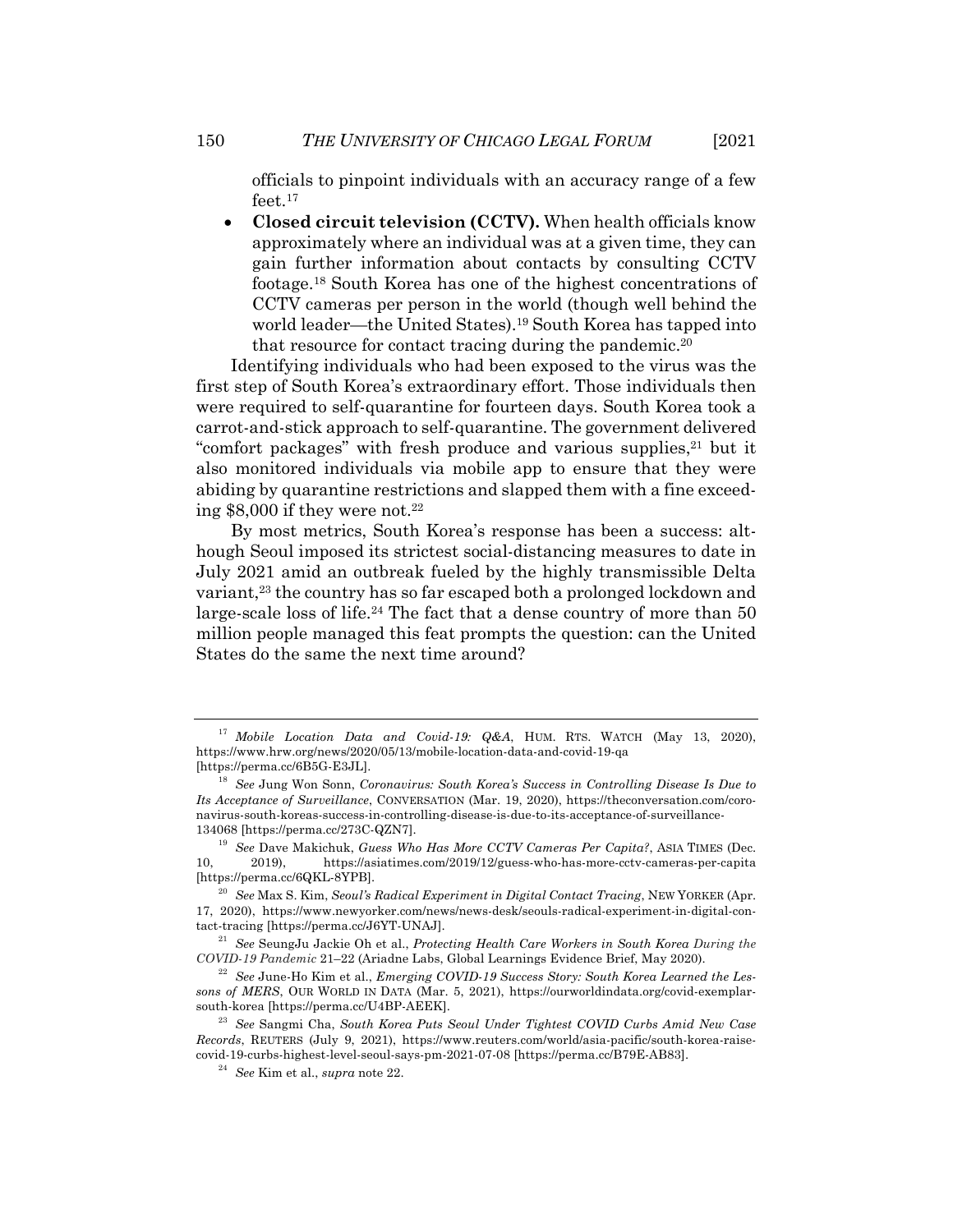U.S. constitutional law presents complications for a South Koreastyle effort on this side of the Pacific, though those complications can likely be overcome.<sup>25</sup> The federal government probably could require vendors to report electronic transactions in real time—the IRS already requires businesses annually to report wage payments on the Form W-2 and other payments on the Form 1099 series, and there is no obvious constitutional reason why real-time reporting would be off limits. Occasionally, individuals challenge tax-filing requirements on First Amendment (compelled speech) or Fifth Amendment (self-incrimination) grounds, but courts typically wave away these challenges as frivolous.26 Those reporting requirements are incident to Congress's power to tax, while reporting for public-health purposes would be incident to Congress's power over interstate commerce, but it is hard to see why a court would distinguish between reporting requirements for the purpose of preventing tax evasion and reporting requirements for the purpose of preventing the spread of a deadly plague. If anything, the latter ought to receive greater judicial deference.

Mirroring South Korea's use of cell phone location data would be somewhat trickier. The Supreme Court held in *Carpenter v. United States*<sup>27</sup> that "the Government generally must obtain a warrant supported by probable cause" before acquiring cell-site location information from wireless carriers.28 *Carpenter* might therefore be seen as a constraint on government efforts to mine cell phone records for contact tracing purposes. On the other hand, the Court has long recognized that the warrant and probable cause requirements can be relaxed "in those exceptional circumstances, in which special needs, beyond the normal need of law enforcement, make the warrant and probable-cause requirement inapplicable."29 And a pandemic would seem to be an exceptional circumstance in which special contact tracing needs render *Carpenter* inapplicable.30

Federal, state, and local health officials also might avoid a collision with *Carpenter* if carriers share cell phone location data voluntarily. *Carpenter* involved an attempt by prosecutors to obtain a court order

<sup>25</sup> *See* Alan Z. Rozenshtein, *Digital Disease Surveillance*, 70 AM. U. L. REV. 1511, 1516 (2021) (concluding that "almost any rationally designed disease surveillance program, whether supported by individualized suspicion or not," would ultimately survive Fourth Amendment scrutiny "as long as the surveillance is not primarily used for traditional law enforcement purposes").

<sup>26</sup> *See, e.g.*, Sortillon v. Comm'r, 38 T.C.M. (CCH) 1097, 1099 (T.C. 1979).

 $27$  138 S. Ct. 2206 (2018).

<sup>28</sup> *Id.* at 2221.

<sup>29</sup> *See* O'Connor v. Ortega, 480 U.S. 709, 720 (1987) (plurality opinion); *see also* Ferguson v. City of Charleston, 532 U.S. 67, 104 n.7 (2001) (discussing origins of the "special needs" exception). The *Carpenter* Court acknowledged the possibility of exceptions to the warrant requirement for searches of an individual's cell-site records. *See Carpenter*, 138 S. Ct. at 2222–23.

<sup>30</sup> *See* Rozenshtein, *supra* note 25, at 1543–47.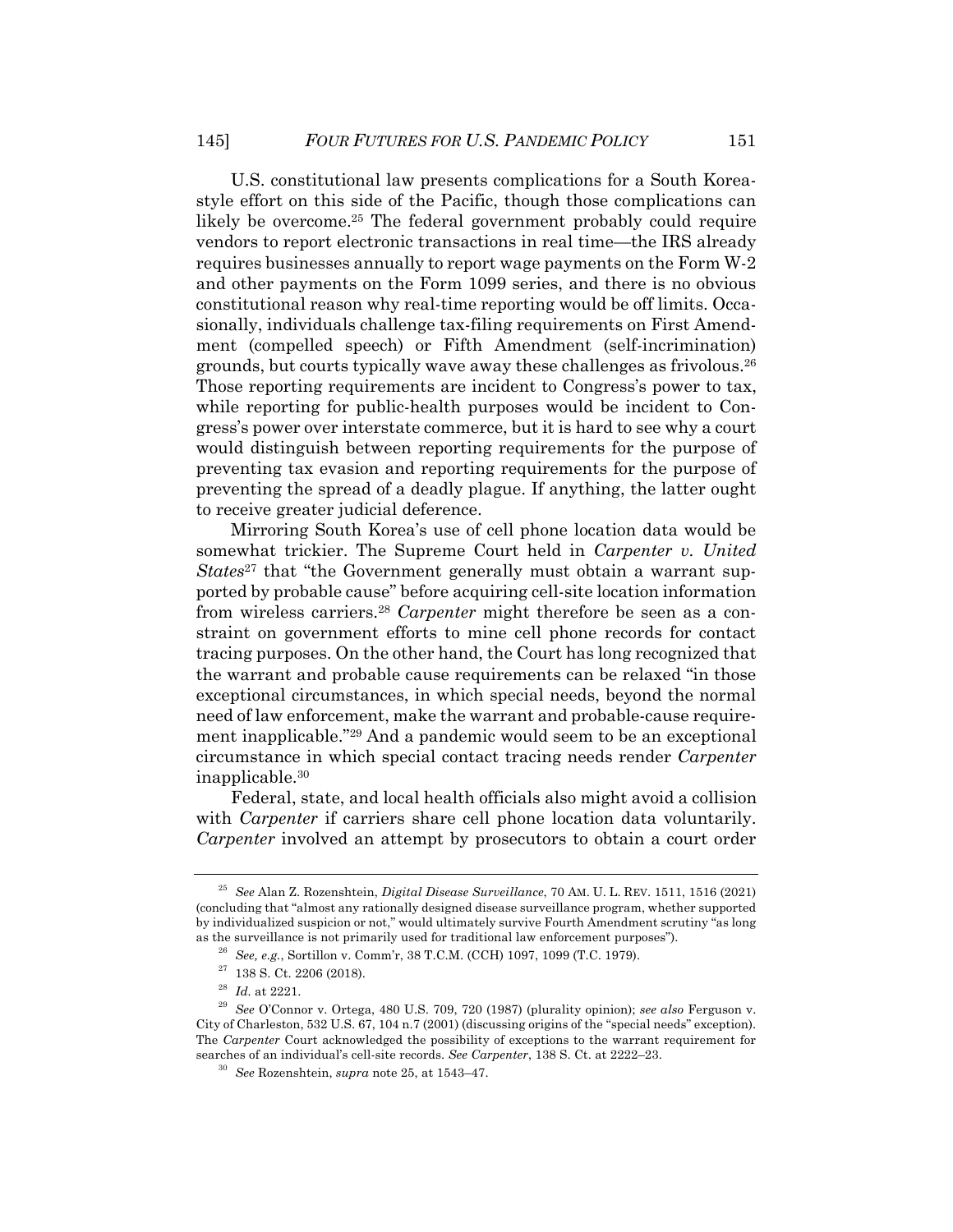*directing* MetroPCS and Sprint to share cell phone location data.<sup>31</sup> What if, instead, public health officials asked nicely or paid carriers to share data rather than going to court? Several federal agencies—including Customs and Border Protection, the Drug Enforcement Agency, the Federal Bureau of Investigation, and the Internal Revenue Service appear to be purchasing this data already.32 Public health authorities presumably could follow that lead.

As for video footage, a number of courts have addressed the question of whether police need a warrant in order to install a pole camera outside a suspect's home—most, though not all, have said no.<sup>33</sup> And there is no apparent barrier to public health authorities requesting or purchasing CCTV footage from retailers or others who have installed cameras on their premises. The question of *Carpenter*'s application to CCTV only comes up when private parties resist. If South Korea-style surveillance obtained widespread acceptance across the U.S. population, the Constitution would not stand in the way.

Logistically, too, the United States could probably replicate South Korea's expert mining of financial data, cell phone location information, and CCTV footage. Start with financial data. Credit and debit cards, charge cards, and digital and mobile wallets accounted for more than 80 percent of point-of-sale payments in the United States in 2020—cash is king no longer.34 The overwhelming majority of these transactions are processed via networks controlled by four companies—Visa, Mastercard, American Express, and Discover.35 Aggregating this information in order to track individuals' transactions would seem to be a task well within the federal government's reach.

Likewise for mobile phone data and CCTV footage. An estimated 85 percent of Americans own smartphones,<sup>36</sup> and the typical GPSenabled smartphone provides location data that is accurate to within a

<sup>31</sup> *Carpenter*, 138 S. Ct. at 2212.

<sup>32</sup> *See* Sara Morrison, *A Surprising Number of Government Agencies Buy Cellphone Location Data. Lawmakers Want to Know Why.*, VOX (Dec. 2, 2020), https://www.vox.com/recode /22038383/dhs-cbp-investigation-cellphone-data-brokers-venntel [https://perma.cc/5YVX-5LHU].

<sup>33</sup> *See, e.g.*, Commonwealth v. Mora, 150 N.E.3d 297, 304 (Mass. 2020) (noting that "[m]ost courts to have addressed pole camera surveillance have concluded that it does not infringe on any reasonable expectation of privacy," but concluding that a warrant is required under the Massachusetts Declaration of Rights). The First Circuit recently convened en banc to hear arguments on this question. *See* United States v. Moore-Bush, 982 F.3d 50 (1st Cir. 2020).

<sup>&</sup>lt;sup>34</sup> Leading Point of Sale Payment Methods in the United States in 2020, STATISTA (Mar. 4, 2021), https://www.statista.com/statistics/568523/preferred-payment-methods-usa [https://perma.cc/TKS3-N8SQ].

<sup>35</sup> *See* Shannon Souza, *Credit and Debit Card Market Share by Network and Issuer*, ASCENT (Oct. 12, 2020), https://www.fool.com/the-ascent/research/credit-debit-card-market-share-network-issuer [https://perma.cc/T5U5-LMH7].

<sup>36</sup> *See Mobile Fact Sheet*, PEW RSCH. CTR. (Apr. 7, 2021), https://www.pewresearch.org/internet/fact-sheet/mobile [https://perma.cc/3QZR-3J53].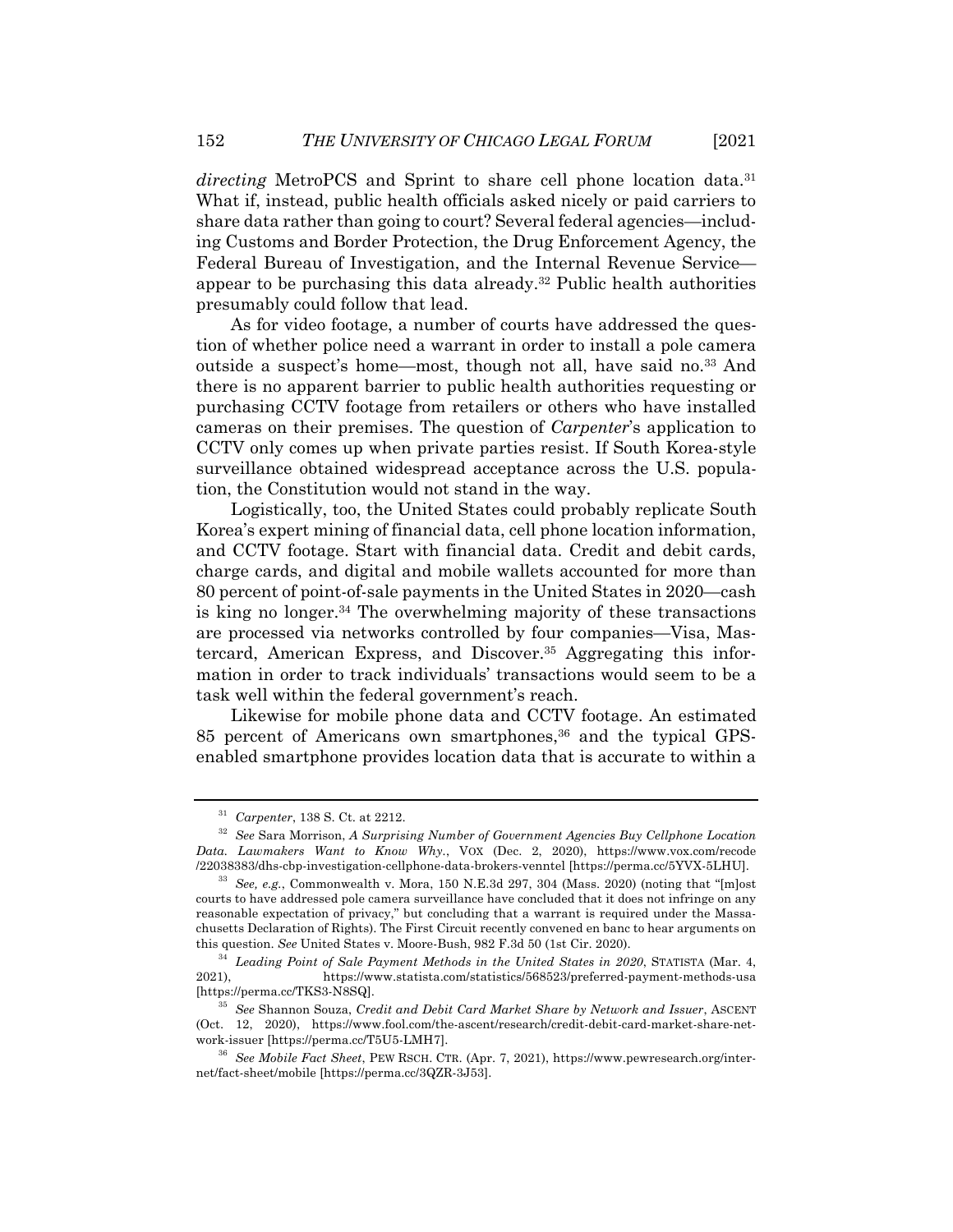16-foot radius under open sky.37 This might not be accurate enough to determine all of a person's within-six-foot contacts, but it would allow public health authorities to determine if (for example) a person under quarantine orders still had her smartphone in her home. As for video surveillance, the United States is (by far) the world's leader in CCTV camera concentration, with seven times the number of cameras per person as South Korea.38 The United States probably has the logistical and technological capacity to do what South Korea did. The burning question is whether we have the will.

Polls are not especially encouraging. In an April 2020 Pew Research Center survey, 54 percent of U.S. adults said that they thought it would be unacceptable for the government to use cell phone location data to identify individuals who had come into contact with someone who had tested positive for COVID-19.<sup>39</sup> An even larger share (62 percent) said they thought it was unacceptable for the government to use cell phone location data to ensure that individuals are complying with social distancing recommendations.<sup>40</sup> A follow-up survey in July 2020 with a slightly different question found broadly similar sentiments (50 percent of U.S. adults said they would be uncomfortable sharing location data from *their* cellphones with public health officials during the pandemic).41 A survey of U.S. adults by researchers at Cornell University, Stanford University, and the WZB Berlin Social Science Center conducted in June 2020 found similar skepticism regarding the use of financial-transaction data and CCTV: only 31 percent of respondents supported a proposal to allow contact tracers to access credit-card and debit-card transaction data, and 40 percent supported the use of CCTV and drone cameras to enforce social-distancing restrictions.42

At least in my view, Americans are making a grave mistake. Given the vast amount of information we already cede to cell phone providers, financial institutions, tech companies, and the federal government, the

<sup>37</sup> *GPS Accuracy*, GPS.GOV (Apr. 22, 2020), https://www.gps.gov/systems/gps/performance/accuracy [https://perma.cc/LTR5-FTCR].

<sup>38</sup> *See* Makichuk, *supra* note 19.

<sup>39</sup> *See* Monica Anderson & Brooke Auxier, *Most Americans Don't Think Cellphone Tracking Will Help Limit COVID-19, Are Divided on Whether It's Acceptable*, PEW RSCH. CTR. (Apr. 16, 2020), https://www.pewresearch.org/fact-tank/2020/04/16/most-americans-dont-think-cellphonetracking-will-help-limit-covid-19-are-divided-on-whether-its-acceptable [https://perma.cc/KR55- TRCE].

<sup>40</sup> *See id.*

<sup>41</sup> *See* Colleen McClain & Lee Raine, *The Challenges of Contact Tracing as U.S. Battles COVID-19*, PEW RSCH. CTR. (Oct. 30, 2020), https://www.pewresearch.org/internet/2020/10/30/thechallenges-of-contact-tracing-as-u-s-battles-covid-19 [https://perma.cc/DKD4-8MEP].

<sup>42</sup> *See* Baobao Zhang et al., *Americans' Perception of Surveillance in the Covid-19 Pandemic*, 15 PLOS ONE e0242652, at 8–9 (2020); *id.* at S1 File tbl.2 (Nov. 19, 2020), https://doi.org/10.1371 /journal.pone.0242652.s001 [https://perma.cc/H9S7-WK77].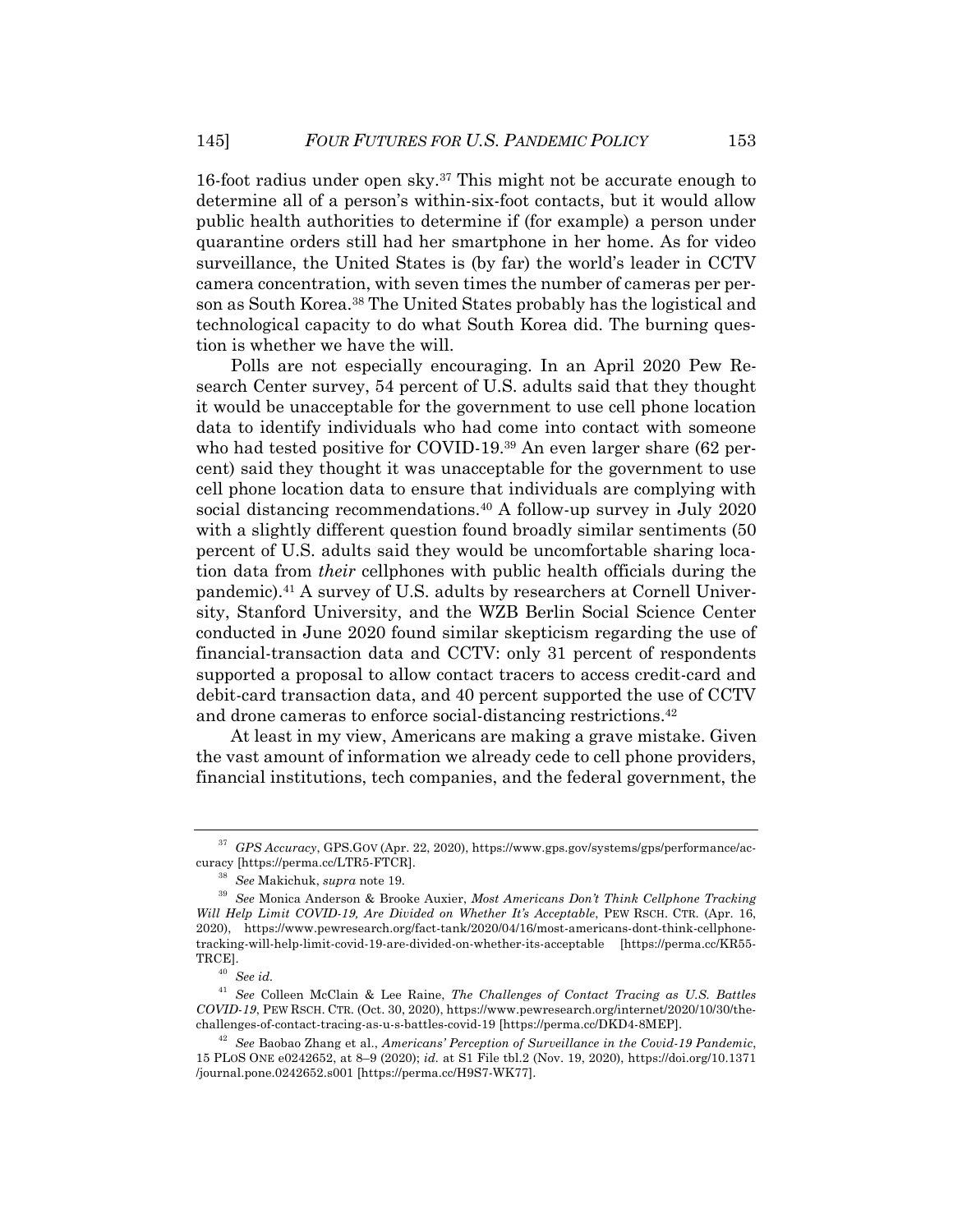incremental privacy cost of permitting public health authorities to aggregate that information for purposes of contact tracing and quarantine enforcement seem small. The Defense Intelligence Agency (DIA), Immigration and Customs Enforcement (ICE), and Customs and Border Protection (CBP) already buy location data generated by smart phone users in the United States.43 And while at least the ICE and CBP data is anonymized,44 it would not be very hard to infer individuals' identities from the ostensibly anonymized information.45 As long as we are allowing the federal government to track us in order to prevent unauthorized border crossings, it seems like a small additional sacrifice to allow the government to use essentially the same information in order to contain a deadly infectious disease.46

One potential response to the above is that other forms of mass surveillance should stop too: tracking individuals' locations in order to prevent the spread of a deadly infectious disease may be less objectionable than tracking individuals' locations in order to prevent illegal entry, but both are objectionable. (Or so the argument would go.) But why, exactly, is it objectionable for the government to track our whereabouts in order to save potentially hundreds of thousands of lives? Countries that have adopted the mass surveillance strategy during the COVID-19 pandemic have been—in many respects—freer societies than the United States over the past year: individuals have faced fewer restrictions on gathering and movement, and beyond that, they have experienced the fourth of FDR's freedoms ("freedom from fear") to an extent we haven't. Meanwhile, many more of our citizens have experienced the ultimate unfreedom: premature death.

Opponents of the Mass Surveillance strategy still might argue that countries that have adopted that approach are more vulnerable to authoritarianism in the future. But the argument could just as easily be made in reverse: the United States' failure to stop the spread of COVID-19 has led to the dissipation of social capital over the past year, leaving us with weaker civic organizations, weaker community bonds, and less

<sup>43</sup> *See* Charlie Savage, *Intelligence Analysts Use U.S. Smartphone Location Data Without Warrants, Memo Says*, N.Y. TIMES (Jan. 22, 2021), https://www.nytimes.com/2021/01/22/us/politics/dia-surveillance-data.html [https://perma.cc/RUX7-GYA9]; Byron Tau & Michelle Hackman, *Federal Agencies Use Cellphone Location Data for Immigration Enforcement*, WALL ST. J. (Feb. 7, 2020), https://www.wsj.com/articles/federal-agencies-use-cellphone-location-data-for-immigration-enforcement-11581078600 [https://perma.cc/W3MQ-L7CH].

<sup>44</sup> *See* Tau & Hackman, *supra* note 43.

<sup>45</sup> *See* Jennifer Valentino-Devries et al., *Your Apps Know Where You Were Last Night, and They're Not Keeping It Secret*, N.Y. TIMES (Dec. 10, 2018), https://www.nytimes.com/interactive /2018/12/10/business/location-data-privacy-apps.html [https://perma.cc/QB28-WZ7Y].

<sup>&</sup>lt;sup>46</sup> To be sure, most Americans don't expect that DIA, ICE, and CBP will train their sights on *us*. We have given the government the tools of mass surveillance while barely batting an eyelash, apparently on the view that those tools will be used only against foreigners and immigrant communities.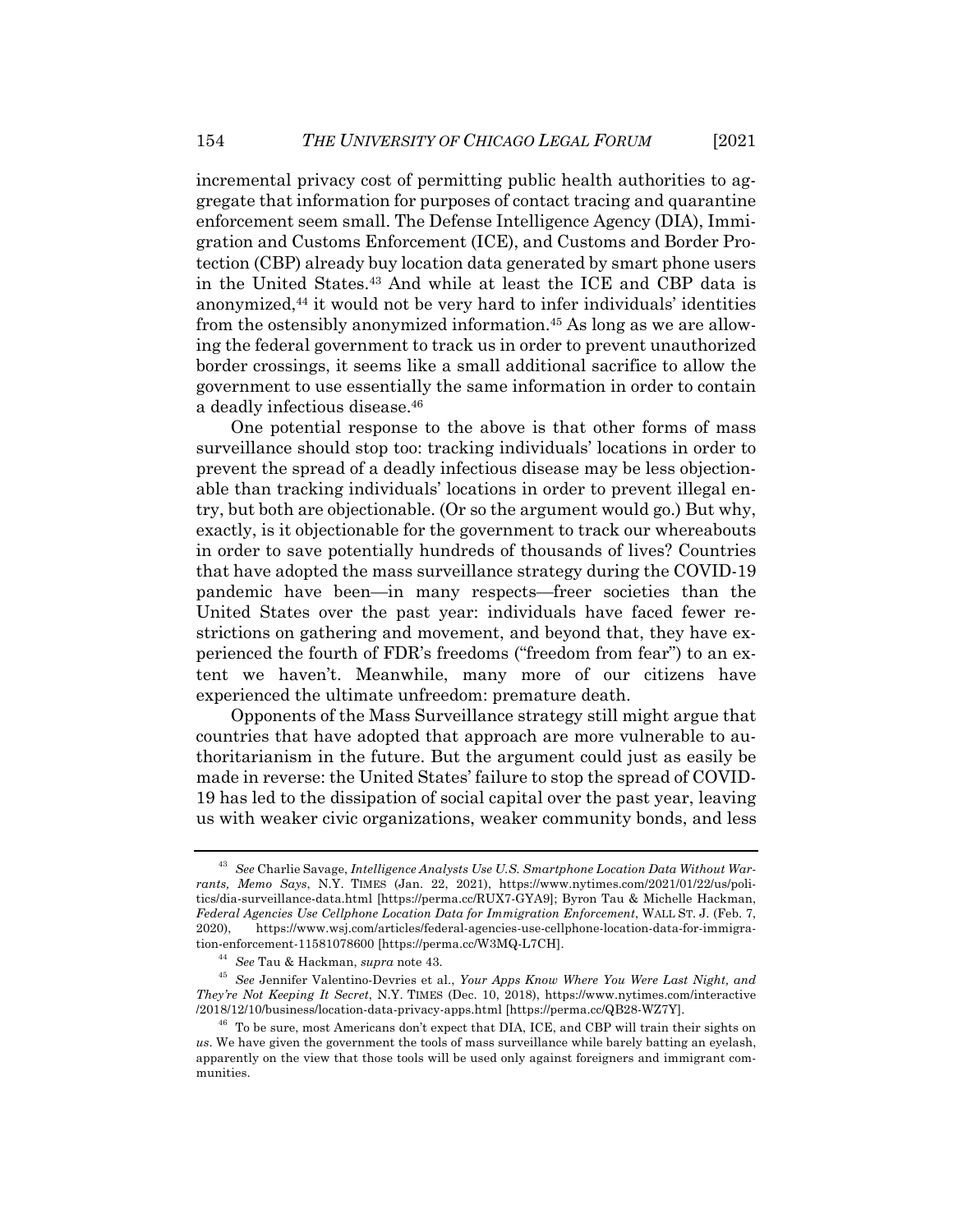capacity to resist an antidemocratic power grab. Ultimately, it is not clear which approach—the Mass Surveillance tack or the United States' halfhearted response to the virus—better steels a society against despotism. What is quite clear is that countries that successfully implemented the Mass Surveillance strategy saw many fewer people perish.

#### III. FORTRESS AMERICA

The Mass Surveillance strategy represents one path to infectious disease containment, but not the only one. Australia and New Zealand are two notable examples of countries that kept death counts low without significant reliance on electronic surveillance. National governments in both countries unveiled voluntary mobile phone apps for contact tracing, but those apps played a peripheral role in the public health response.47 How, then, did Australia and New Zealand contain COVID-19 without rigorously monitoring their residents' movements?

The first step was to maintain lockdowns until the virus had been effectively squelched. In New Zealand, for example, Prime Minister Jacinda Ardern declared a national lockdown in late March 2020—before the country had recorded a single death.<sup>48</sup> By June, the country had zero active COVID-19 cases.<sup>49</sup> In Australia, with a population more than four times New Zealand's, eradication proved to be more difficult: The city of Melbourne and the surrounding state of Victoria endured a lockdown that lasted a staggering 111 days.<sup>50</sup> But Australia ultimately

<sup>&</sup>lt;sup>47</sup> For example, the Australian government's COVIDSafe app was downloaded 6.5 million times in its first two-and-a-half months (in a country of more than 25 million people). By late August, "the app had only traced six individuals not already identified by manual tracing efforts." Paul M. Garrett et al., *The Acceptability and Uptake of Smartphone Tracking for COVID-19 in Australia*, 16 PLOS ONE e0244827, at 4 (2021). New Zealand's NZ Covid Tracer had 2.3 million registered users in November 2020 (in a country of more than 5 million), but only one in six were using it daily. *See* Sarah Robson, *Covid 19 Coronavirus: Support for Making Covid Tracer App Scanning Mandatory*, N.Z. HERALD (Nov. 13, 2020), https://www.nzherald.co.nz/nz/covid-19-coronavirus-support-for-making-covid-tracer-app-scanning-mandatory

<sup>/</sup>AVTU5I3ZVPXTBCATLVDEBLBINM [https://perma.cc/2SA4-D729]. The app's efficacy appears doubtful. *See, e.g.*, Chris Keall, *COVID19 Coronavirus: Tracer App Cost \$6.4 Million To Set Up*, N.Z. HERALD (Feb. 10, 2021), https://www.nzherald.co.nz/nz/covid-19-coronavirus-tracer-app-cost-64-million-to-set-up/YUXDAQ5RCCKEXMIZZSON6A5AHE ("The app is only useful in one very unlikely situation: if the user is diagnosed with Covid-19 and can't remember where they were on the days they were infectious—and didn't purchase anything using a bank card that can help them recall." (quoting Rhema Vaithianathan, director of Auckland University of Technology's Centre for Social Data Analytics)).

<sup>48</sup> *See* Sophie Cousins, *New Zealand Eliminates COVID-19*, 395 LANCET 1474, 1474 (2020).

<sup>49</sup> *See* Damien Cave, *New Zealand Lifts Lockdown as It Declares Virus Eliminated, for Now*, N.Y. TIMES (June 8, 2020), https://www.nytimes.com/2020/06/08/world/australia/new-zealandcoronavirus-ardern.html [https://perma.cc/6U7B-LHRV].

<sup>50</sup> *See* Yan Zhuang & Damien Cave, *The Lockdown That Felt Like It Might Last Forever Has Finally Ended*, N.Y. TIMES (Oct. 28, 2020), https://www.nytimes.com/2020/10/28/world/australia /melbourne-lockdown-ends.html [https://perma.cc/L4R6-X94E].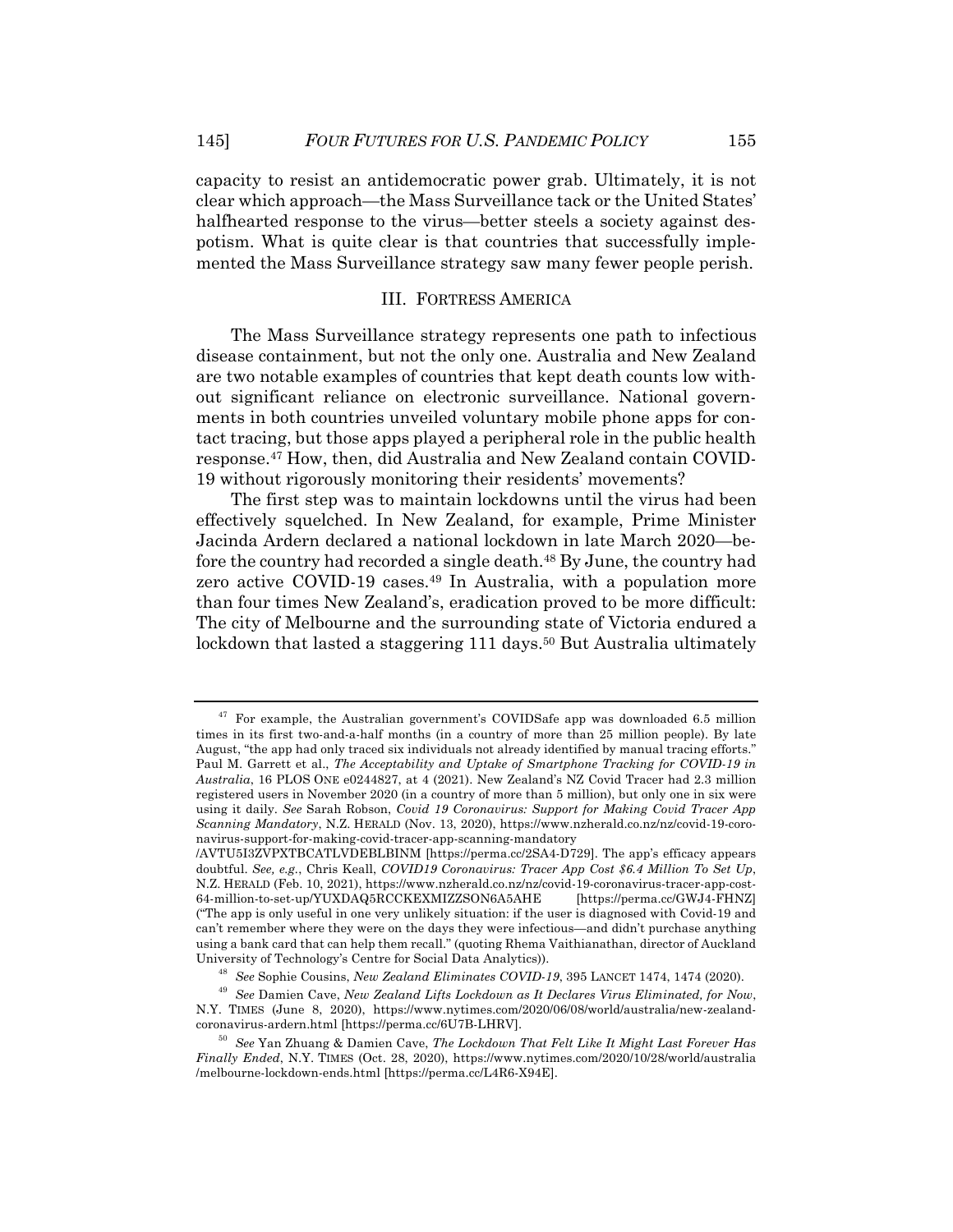brought the number of new local COVID-19 cases down to zero by November.51

Once these countries had effectively eliminated the virus within their borders, they could reopen their domestic economies while maintaining strict limits on international travel. Citizens and residents returning from abroad were required to pass through fourteen-day hotel quarantines. Those hotel quarantines have themselves been a source of several outbreaks, including the one that led to the 111-day Melbourne lockdown.52 But notwithstanding these admitted failings, Australia and New Zealand remain the envy of North American and European countries that have seen drastically higher fatality rates.53

The success of the Fortress strategy in Australia and New Zealand proves that countries can contain the spread of infectious disease—at least for a significant length of time54—without resorting to electronic surveillance on a mass scale. Notably, though, the reverse is probably not true: Countries that adopt the Mass Surveillance approach will need to regulate entry as long as the virus remains rampant elsewhere. South Korea, for example, has opened its borders to foreigners but requires them to pass through a rigorous fourteen-day hotel quarantine upon arrival.55 Countries thus have a choice between two methods of eradicating the virus—surveillance versus lockdown—but will likely have to impose severe restrictions on international travel in either case.

The United States never maintained a lockdown that was long or stringent enough to stop community transmission. If it had, though, it would have faced the further challenge of keeping the virus from reentering. Australia and New Zealand have the virtue of being islands.

<sup>51</sup> *See* Angus Watson, *Australia Records Zero Local Coronavirus Cases for First Time Since June*, CNN (Nov. 1, 2020), https://www.cnn.com/2020/11/01/asia/australia-zero-local-coronavirusintl-hnk/index.html [https://perma.cc/8DBN-XM3Q].

<sup>52</sup> *See* Frances Mao, *Covid: Why Australia's 'World-Class' Quarantine System Has Seen Breaches*, BBC (Feb. 8, 2021), https://www.bbc.com/news/world-australia-55929180 [https://perma.cc/ZAD3-F3TE]; Amanda Sealy & Maggie Fox, *Coronavirus Spread on Flight, in Hotel Corridor, New Zealand Study Finds*, CNN (Apr. 8, 2021), https://www.cnn.com/travel/article /coronavirus-airplane-spread-study-scn/index.html [https://perma.cc/5UU9-9BGA].

<sup>53</sup> *See, e.g.*, Naaman Zhou, *Dr. Fauci Praises Australia's Coronavirus Response and Melbourne's Face Mask Rules*, GUARDIAN (Oct. 28, 2020), https://www.theguardian.com/australianews/2020/oct/29/dr-fauci-praises-australias-coronavirus-response-and-melbournes-face-maskrules [https://perma.cc/Q9FD-5DCP].

 $54$  In October 2021—a year and a half into the pandemic, and as this essay was going to press— New Zealand officially abandoned its goal of completely eliminating COVID-19. See Natasha Frost, *Battling Delta, New Zealand Abandons Its Zero-Covid Ambitions*, N.Y. TIMES (Oct. 4, 2021), https://www.nytimes.com/2021/10/04/world/australia/new-zealand-covid-zero.html [https://perma.cc/DWS5-3AWC].

<sup>55</sup> *See* Andrew Evans, *Locked Up Abroad: One Traveler's Experience Inside South Korea's Mandatory 14-Day Quarantine*, BOS. GLOBE (Nov. 25, 2020), https://www.bostonglobe.com /2020/11/25/lifestyle/locked-up-abroad-one-travelers-experience-inside-south-koreas-mandatory-14-day-quarantine [https://perma.cc/PK9Y-22F6].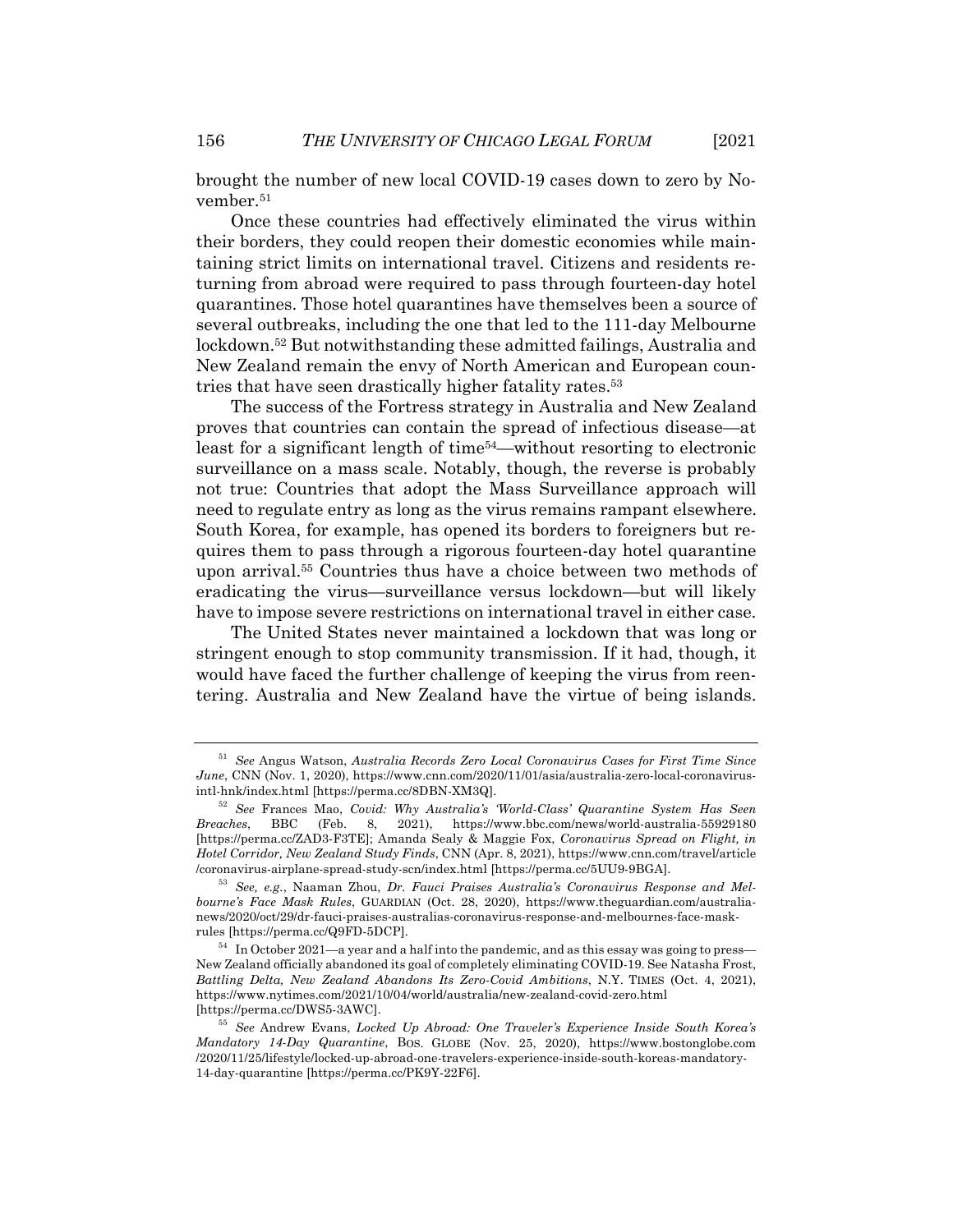South Korea's only land border is buffered by a 2.5-mile wide "demilitarized zone" that—despite its name—is one of the most heavily militarized places on the planet.<sup>56</sup> The United States, by contrast, shares a thinly policed 5,525-mile land border with Canada (the longest international border in the world) as well as a porous 1,954-mile border with Mexico.57 Would the Fortress strategy even be feasible for a country in the United States' geographic position?

China—which shares land borders with fourteen other countries offers some reason to believe that geography is not in fact destiny in a pandemic. After containing the initial outbreak in Hubei province in early 2020, China appears to have been successful in staving off a second surge.58 Border restrictions have been part of the country's strategy. For example, in April 2020, China left some of its own nationals stranded on the other side of its 2,616-mile border with Russia rather than risk a reseeding of the virus.59 And as the pandemic progressed, China accelerated the construction of a razor-wire-topped fence to cut off entry from Myanmar.60

Meanwhile, the United States closed its land borders to "nonessential" travel from March 2020 through April  $2021$ ,<sup>61</sup> but unauthorized crossings from Mexico have climbed to their highest levels in fifteen years.62 In May 2021 alone, U.S. border patrol agents took more than

<sup>56</sup> *See, e.g.*, Hyung-Jin Kim, *DMZ, Where Trump Met Kim, Is A Vestige of Cold War*, ABC NEWS (June 30, 2019), https://abcnews.go.com/International/wireStory/dmz-trump-met-kim-vestige-cold-war-64044646 [https://perma.cc/6CNP-7NH6].

<sup>57</sup> U.S. CENSUS BUREAU, STATISTICAL ABSTRACT OF THE UNITED STATES: 2011, at tbl.359 (2011), https://www2.census.gov/library/publications/2010/compendia/statab/130ed/tables /11s0359.pdf [https://perma.cc/8MR8-HDVR].

<sup>58</sup> *See* Talha Burki, *China's Successful Control of COVID-19*, 20 LANCET INFECTIOUS DISEASES 1240 (2020). To be sure, the Chinese government's suppression of case and death data early in the pandemic raises doubts about the accuracy of later counts. *See, e.g.*, Nick Paton Walsh, *The Wuhan Files: Leaked Documents Reveal China's Mishandling of the Early Stages of Covid-19*, CNN (Dec. 1, 2020), https://www.cnn.com/2020/11/30/asia/wuhan-china-covid-intl/index.html [https://perma.cc/Y7ZY-H7QZ].

<sup>59</sup> *See* Emily Feng & Charles Maynes, *To Avoid New COVID-19 Cases, China Closes Border With Russia*, NPR (Apr. 10, 2020), https://www.npr.org/2020/04/10/831480479/to-avoid-new-covid-19-cases-china-closes-border-with-russia [https://perma.cc/JU5V-FQW3].

<sup>60</sup> *See* Sebastian Strangio, *China Building Massive Myanmar Border Wall: Reports*, DIPLOMAT (Dec. 17, 2020), https://thediplomat.com/2020/12/china-building-massive-myanmar-border-wallreports [https://perma.cc/9JP8-F23D].

<sup>61</sup> *See* Jayme Deerwester, *US Borders with Canada, Mexico to Remain Closed to Nonessential Travel Through April 21*, USA TODAY (Mar. 18, 2021), https://www.usatoday.com/story/travel /news/2021/03/18/us-border-closures-canada-mexico-extended-through-april-21/4751145001 [https://perma.cc/T2DD-V8K3].

<sup>62</sup> *See* Nick Miroff, *Border Crossings in March Jumped to Highest Level in 15 Years, Data Shows*, WASH. POST (Apr. 2, 2021), https://www.washingtonpost.com/national/march-border-crossings/2021/04/02/150ee61c-93b3-11eb-9af7-fd0822ae4398\_story.html [https://perma.cc/W87S-792S].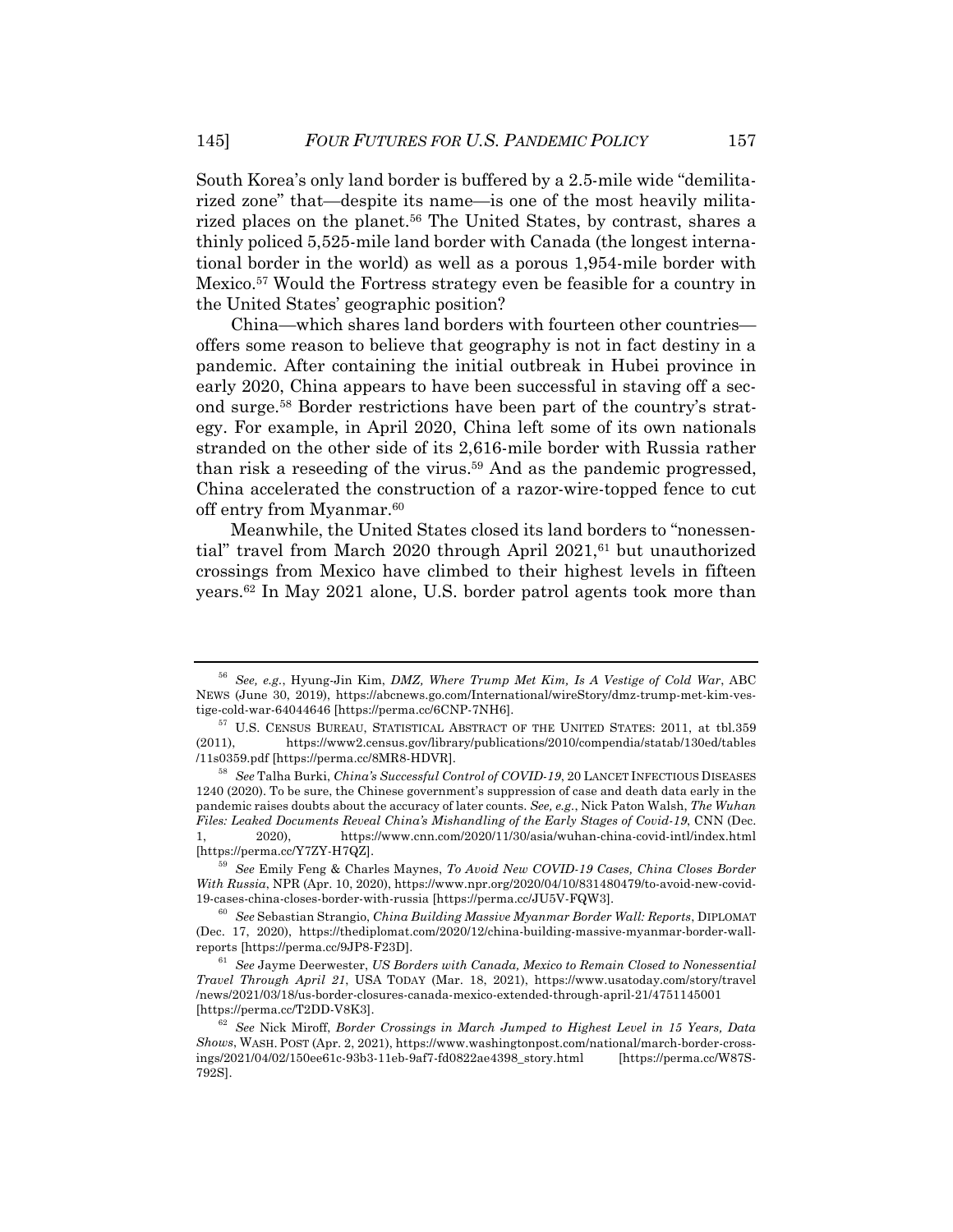180,000 migrants into custody along the southern border.63 (More than 99 percent of all U.S. border apprehensions occur along the southern border.64) It would be quite wrong to blame crossings from Mexico for the severity of the pandemic in the United States—and, if anything, blame flows in the opposite direction: travelers returning from the United States were among the first to carry the virus to Mexico.65 At the same time, it is difficult to see how the United States could replicate Australia's and New Zealand's successes in a future pandemic while border crossings continue in large numbers.

China's apparent ability to avert a significant second wave suggests that the porousness of long land borders is as much a product of political choices as it is a geographically preordained fact. But the political choice—especially in the context of the United States' southern border—is not a straightforward one. Border walls are expensive: A report by the Democratic staff of the Senate Homeland Security and Governmental Affairs Committee in 2017 put the price tag for a thirty-foothigh wall between the United States and Mexico at nearly \$70 billion. And that already-high total does not include substantial land acquisition costs plus approximately \$150 million per year in recurring maintenance expenses.66 Even more serious than the financial costs are the human and environmental consequences. A wall would split up the homelands of several Native American nations<sup>67</sup> and slice through family farms.68 It would also bisect ecosystems and disrupt habitats of several endangered species, including the Mexican gray wolf and ocelot.<sup>69</sup> And even a walled border wouldn't be 100 percent impermeable, since

<sup>63</sup> *See* Nick Miroff, *May Was Busiest Month Along Mexico Border Since Biden Took Office, CBP Figures Show*, WASH. POST (June 9, 2021), https://www.washingtonpost.com/national/may-wasbusiest-month-along-mexico-boder-since-biden-took-office-cbp-figures-show

<sup>/2021/06/09/14</sup>a87178-c96b-11eb-93fa-9053a95eb9f2\_story.html [https://perma.cc/5FQF-HT2N].

<sup>64</sup> *See* U.S. CUSTOMS & BORDER PROTECT., U.S. BORDER PATROL NATIONWIDE APPREHENSIONS BY CITIZENSHIP AND SECTOR (FY2007–FY 2019), https://www.cbp.gov/sites/default/files/assets/documents/2021-Aug/USBORD~3.PDF [https://perma.cc/6G75-NAL7] (last visited Aug. 26, 2021).

<sup>65</sup> *See* Kate Linthicum, *Some of Mexico's Wealthiest Residents Went to Colorado to Ski. They Brought Home Coronavirus*, L.A. TIMES (Mar. 20, 2020), https://www.latimes.com/world-nation /story/2020-03-20/some-of-mexicos-wealthiest-residents-went-to-colorado-to-ski-they-broughthome-coronavirus [https://perma.cc/E5E5-2ZBJ].

<sup>66</sup> RANKING MEMBER'S OFFICE, SENATE HOMELAND SEC. & GOVERNMENTAL AFFS. COMM., MINORITY STAFF REPORT ON THE SOUTHERN BORDER WALL 1, 5 (Apr. 18, 2017), https://www.hsgac.senate.gov/imo/media/doc/Southern%20Border%20Wall%20- %20HSGAC%20Minority%20Report.pdf [https://perma.cc/SVC9-9M7Z].

<sup>67</sup> *See id.*

<sup>68</sup> *See, e.g.*, Manny Fernandez, *South of the Wall, North of the Border: Life in Texas' No Man's Land*, N.Y. TIMES (Mar. 27, 2019), https://www.nytimes.com/2019/03/27/us/border-wall-texas-nomans-land.html [https://perma.cc/VLB9-4FFK].

<sup>69</sup> *See* Vanda Felbab-Brown, *The Wall: The Real Costs of a Barrier Between the United States and Mexico*, BROOKINGS INST. (Aug. 2017), https://www.brookings.edu/essay/the-wall-the-realcosts-of-a-barrier-between-the-united-states-and-mexico [https://perma.cc/B3MX-XAJY].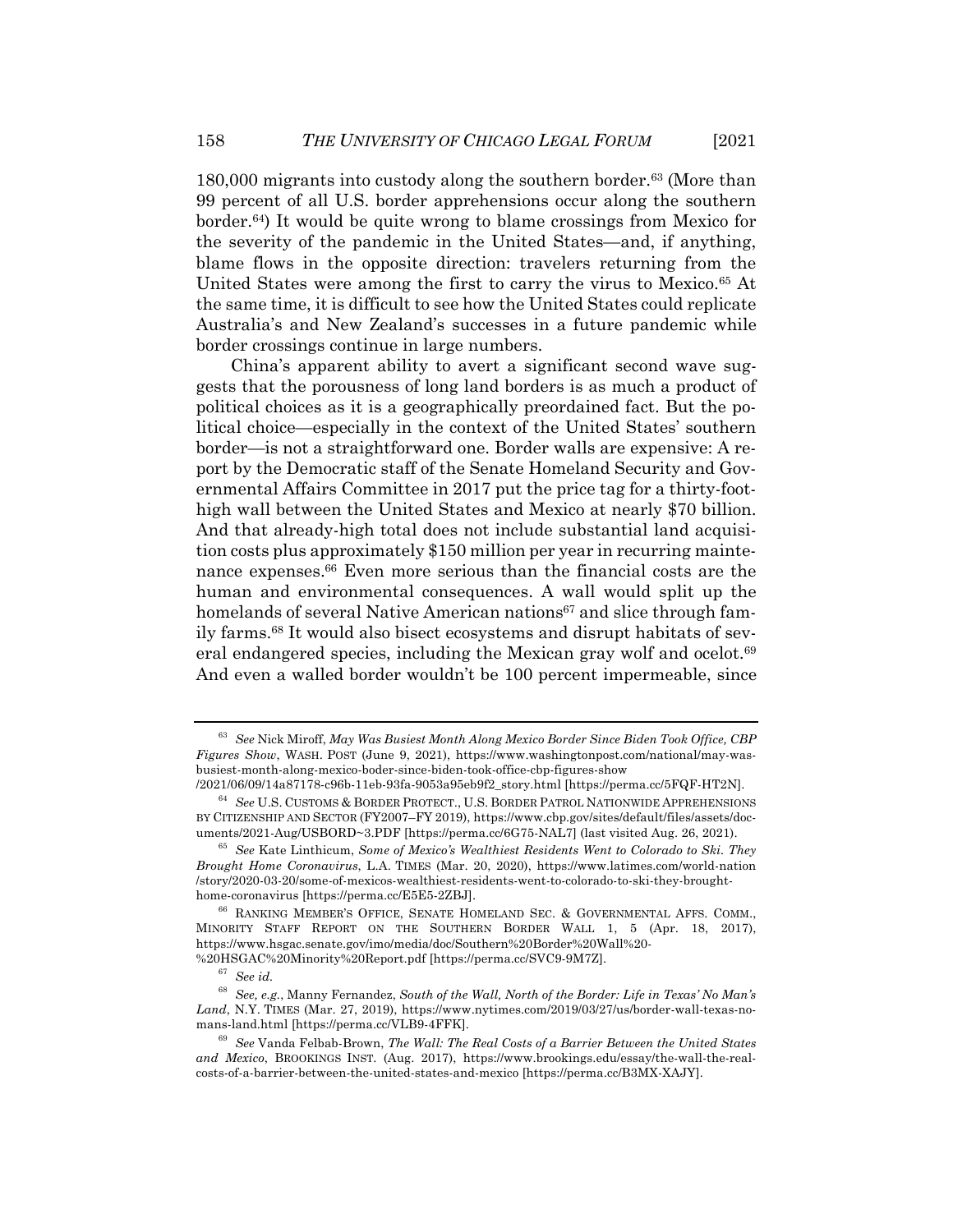migrants still could potentially pass through underground tunnels or (assuming freight continues to move across the border) in cargo holds.70

The burdens of border restrictions, moreover, do not fall evenly across demographic groups. Solidifying the southern border, in particular, would impose disproportionate costs on Americans with family and/or economic ties to Mexico and Central America, as well as on individuals from Mexico and Central America seeking to enter the United States. On the other hand, *not* taking stronger action against a future pandemic also will likely yield demographically disproportionate costs. For example, through March 2021, the Hispanic/Latino death rate for COVID-19 in the United States was 1.24 times the death rate for whites, while the COVID-19 death rate among African Americans was 1.44 times the death rate for whites.71 The COVID-19 experience is consistent with past pandemics that have struck hardest against groups already having economic and social disadvantages.72 In other words, inaction and action both have the potential to exacerbate inequalities.

Hard questions about U.S. border policy are distinct from—but inextricably linked to—the privacy concerns associated with a Mass Surveillance approach as well as the libertarian objections to a long lockdown. These questions are certainly distinct in their political and ideological valence: Democrats and liberals in the United States tend to be more opposed to a border wall than Republicans and conservatives<sup>73</sup> but also more accepting of contact tracing and lockdowns.74 Those positions are not necessarily inconsistent: For example, pro-lockdown, antiborder-wall liberals might say that they would be willing to solidify the United States' land borders *if* the country committed to the other elements of the Fortress strategy. (I would count myself in that group.) But if we are unwilling to close our borders, it is unclear how much good

<sup>70</sup> *See* Elian Peltier, *Longest Smuggling Tunnel Is Found at U.S.-Mexico Border*, N.Y. TIMES (Jan. 30, 2020), https://www.nytimes.com/2020/01/30/world/americas/tunnel-us-mexico-border.html [https://perma.cc/Z7YK-BKGP].

<sup>71</sup> *The COVID-19 Racial Data Tracker*, THE COVID TRACKING PROJECT AT THE ATLANTIC, https://covidtracking.com/race [https://perma.cc/GG35-YCAU] (last updated Mar. 7, 2021).

<sup>72</sup> *See* Lori Uscher-Pines et al., *Planning for an Influenza Pandemic: Social Justice and Disadvantaged Groups*, HASTINGS CTR. RPT., July–Aug. 2007, at 32.

<sup>73</sup> *See* Chris Cioffi, *Support for 'Wall' at All-Time High Among Republicans, Low for Democrats, Study Finds*, ROLL CALL (Jan. 16, 2019), https://www.rollcall.com/2019/01/16/support-forwall-at-all-time-high-among-republicans-low-for-democrats-study-finds [https://perma.cc/8L94- S6AY].

<sup>74</sup> *See, e.g.*, Colleen McClain, *Key Findings About Americans' Views on COVID-19 Contact Tracing*, PEW RSCH. CTR. (Oct. 30, 2020), https://www.pewresearch.org/fact-tank/2020/10/30/keyfindings-about-americans-views-on-covid-19-contact-tracing [https://perma.cc/35SM-YX96] (finding that 60 percent of Republican and Republican-leaning adults would be uncomfortable sharing location data from their cell phone with public health officials during the coronavirus outbreak, versus 42 percent of Democratic and Democratic-leaning adults).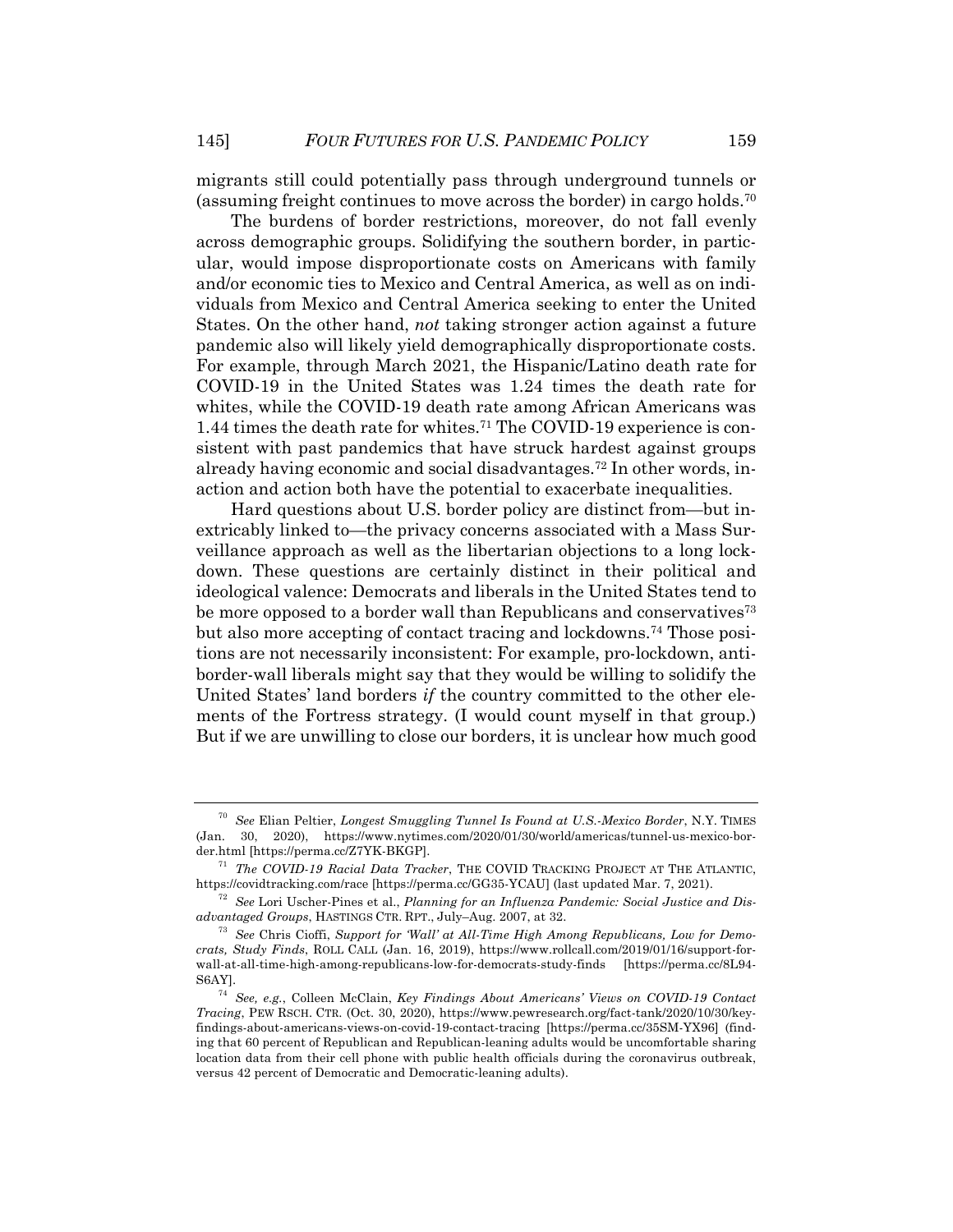an Australia/New Zealand approach inside the country would ultimately do.

So far the discussion of border closures has focused on international lines. Australia's approach, in particular, also has relied upon *internal* movement restrictions that have lasted longer than local lockdowns.<sup>75</sup> For example, a small outbreak in Brisbane, the capital of Queensland, in March 2021 led to a lockdown there and restrictions on movement from Queensland to other states.76 These internal movement restrictions mean that (for example) a cluster of cases in Brisbane doesn't disrupt daily life 2,240 miles away in Perth.

U.S. states also implemented restrictions on interstate movement during the pandemic, but these were rarely enforced.<sup>77</sup> Hawaii was a notable exception;78 not coincidentally, it also had the lowest rate of COVID-19 cases and deaths.79 Hawaii, to be sure, also has the benefit of being an island. Other U.S. states would have more trouble policing restrictions on internal movement given the sheer number of ways of getting in and out.

The challenge of internal movement is as significant as the challenge of movement across international borders, and there are no easy solutions. The Fortress strategy does not seem sustainable if every cluster of cases anywhere in the country triggers lockdowns from Arizona to Maine. On the other hand, internal movement restrictions enforced only by Scout's honor seem destined to fail. A robust Fortress approach would probably require a rigorously enforced system of internal movement restrictions that could be triggered when an outbreak emerges in one part of the country. The Centers for Disease Control and Prevention already appears to have statutory authority under the Public Health Service Act of 1946 to impose such a system.<sup>80</sup> But statutory authority

<sup>75</sup> *See Australia's Internal Travel Restrictions Are Tested in Court*, ECONOMIST (Aug. 8, 2020), https://www.economist.com/asia/2020/08/06/australias-internal-travel-restrictions-are-tested-incourt [https://perma.cc/8BUY-BHHD].

<sup>76</sup> *See, e.g.*, Rachael Dexter et al., *'Easter Is Good to Go': Victorian Isolation Restrictions Eased as Brisbane Lockdown Lifted*, AGE (Apr. 1, 2021), https://www.theage.com.au/national/victoria/nonew-cases-in-victoria-as-brisbane-lockdown-decision-looms-20210401-p57frl.html [https://perma.cc/L67A-VANS].

<sup>77</sup> *See* Olga Khazan, *The Real Reason Americans Aren't Quarantining*, ATLANTIC (Dec. 8, 2020), https://www.theatlantic.com/politics/archive/2020/12/states-coronavirus-travel-restrictions-quarantine-hawaii/617321 [https://perma.cc/KE4W-XPH3].

<sup>78</sup> *See id.*

<sup>79</sup> See *Coronavirus in the U.S.: Latest Map and Case Count*, N.Y. TIMES, https://www.nytimes.com/interactive/2021/us/covid-cases.html [https://perma.cc/TXD3-N6QN] (last updated Aug. 26, 2021).

<sup>80</sup> *See* 42 U.S.C. § 264(a) ("The Surgeon General, with the approval of the Secretary [of Health and Human Services], is authorized to make and enforce such regulations as in his judgment are necessary to prevent the introduction, transmission, or spread of communicable diseases . . . from one State or possession into any other State or possession."). A surprising May 2021 opinion by a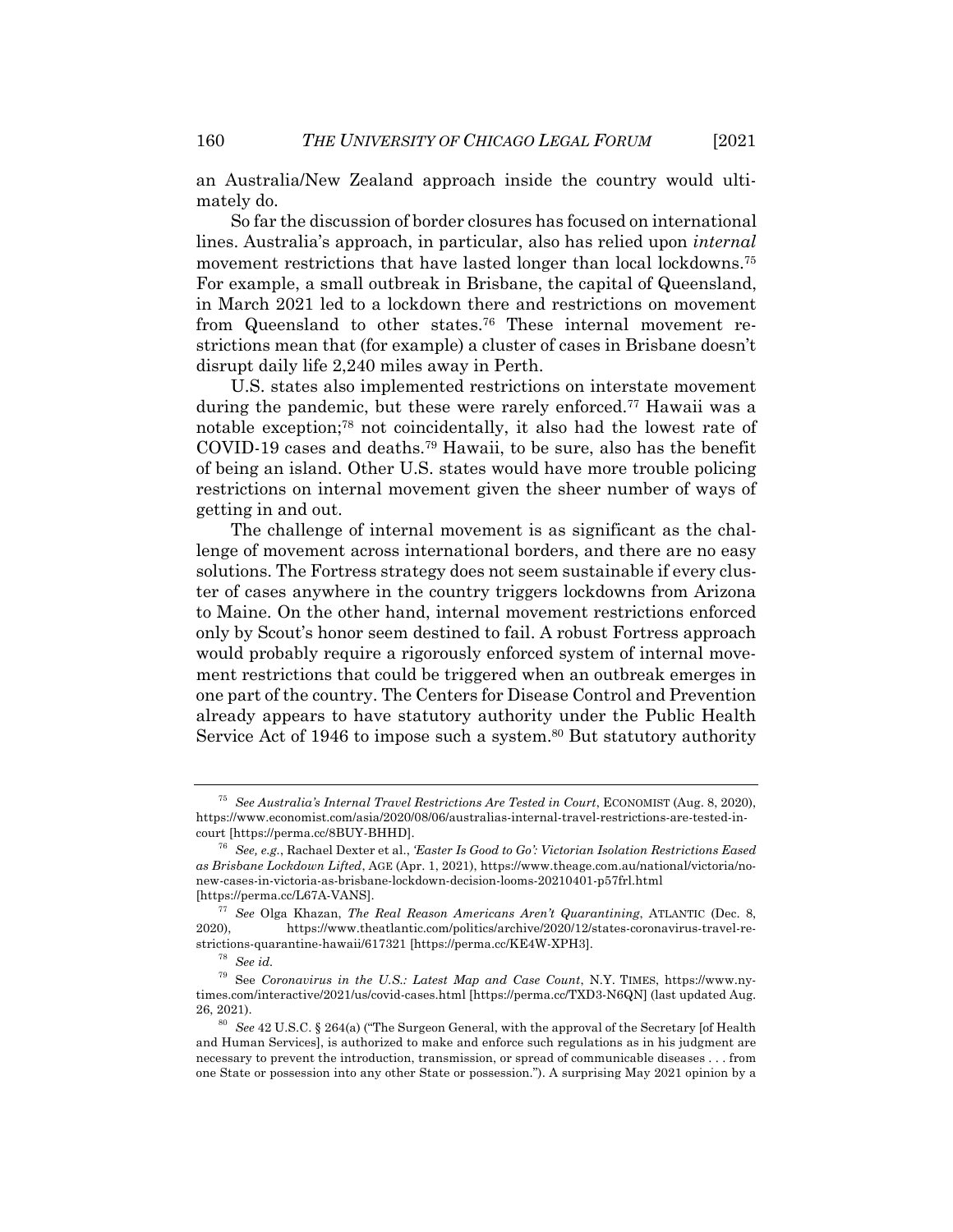is the easy part. Much more difficult will be delineating and enforcing sensible internal boundaries.

The discussion of those challenges here will be cursory, but the brief consideration ought not obscure the magnitude of the task. One challenge is line-drawing. State borders don't always track the realities of daily life. Chicago, for example, is much more closely connected economically and socially to Gary, Indiana, than to East St. Louis, Illinois. Another challenge is deciding what sorts of essential services should be exempt from internal movement restrictions. Still another is choosing which interstate roads to monitor by checkpoint or camera, which ones to barricade, and which ones to leave unpoliced. Advance planning potentially matters as much as the details of the plan. Trying to jury-rig a system of internal movement controls in the chaotic days immediately after an outbreak is a recipe for chaos.

The upshot of all this is that if the United States seriously pursued the Australia/New Zealand approach, the strict lockdown required to bring community transmission to zero would constitute barely half the battle. We also would need some system to prevent new infections from coming into the country as well as some system to contain clusters of cases within our borders. Australia's geographic advantage is not only that it is an island, but also that it is an island whose states are largely separated by outback.<sup>81</sup> The United States might be able to implement the Fortress strategy, but it would likely require significant advance planning.

#### IV. THE INTERNATIONALIST APPROACH

The Fortress strategy looks inward; another possible approach to the next pandemic would look outward. The Internationalist approach would recognize that infectious diseases don't respect international lines, and so the United States' best bet is to try to stamp out infection wherever it arises rather than beating it back at our borders.

One element of a comprehensive Internationalist approach would focus on the present pandemic: vaccinate the world against SARS-CoV-

federal district court judge—in a case about the CDC's nationwide moratorium on certain evictions—suggested that 42 U.S.C. § 264(a) authorizes only measures "directed toward animals or articles . . . found to be so infected or contaminated as to be sources of dangerous infection to human beings." *See* Alabama Ass'n of Realtors v. U.S. Dep't of Health & Hum. Servs., No. 20-CV-3377, 2021 WL 1779282, at \*5 (D.D.C. May 5, 2021) (internal quotation marks omitted). However, later subsections of 42 U.S.C. § 264 explicitly address circumstances in which the agency uses 42 U.S.C. § 264(a) authority to regulate the movement of individuals. *See* 42 U.S.C. § 264(b)–(c).

<sup>81</sup> Largely but not entirely. *See, e.g.*, *Australia's Internal Travel Restrictions Are Tested in Court*, ECONOMIST (Aug. 6, 2020), https://www.economist.com/asia/2020/08/06/australias-internaltravel-restrictions-are-tested-in-court [https://perma.cc/T2KL-DLS6] (noting challenges of patrolling small streets in Gold Coast, Queensland, that lead to neighboring New South Wales).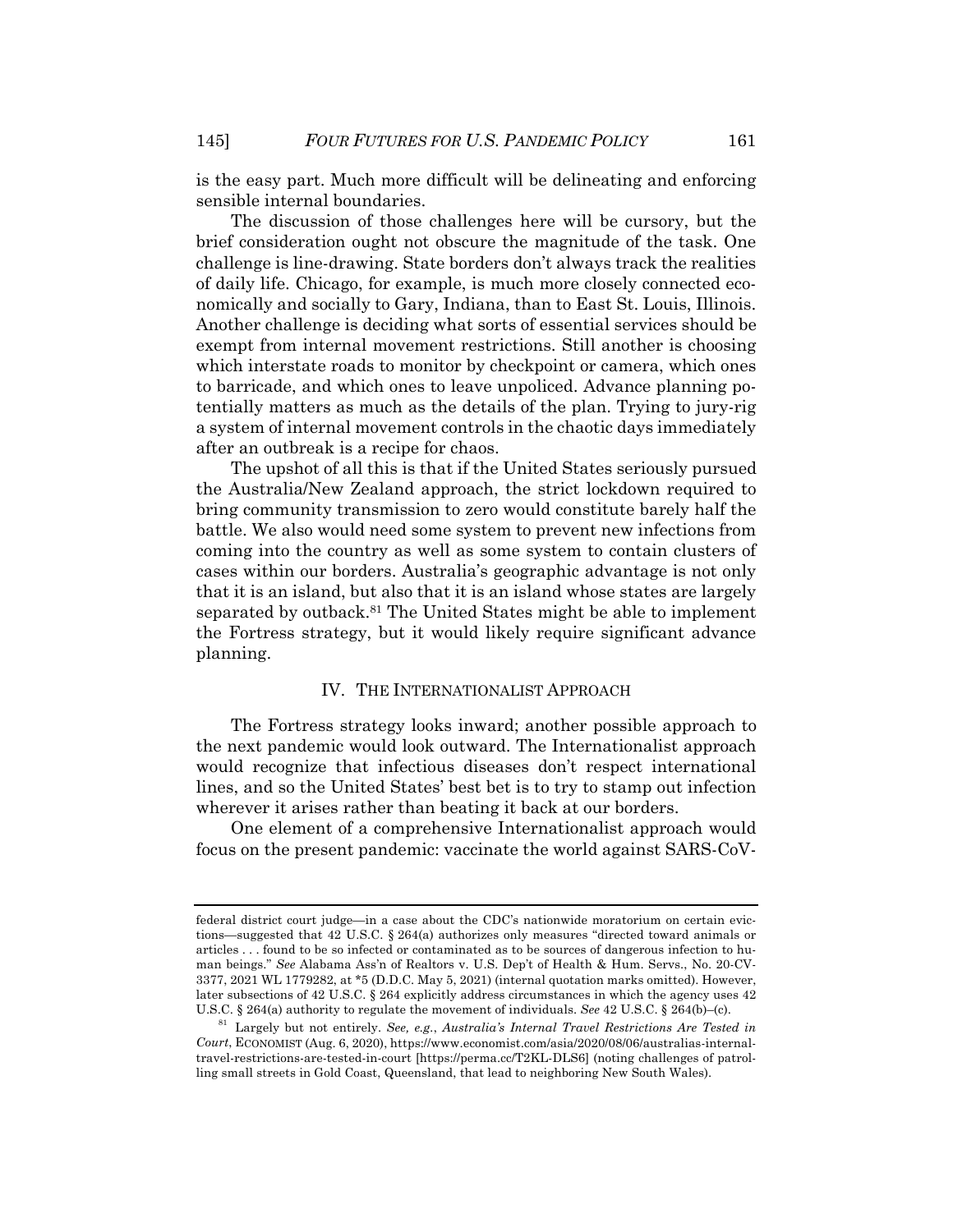2.82 As long as SARS-CoV-2 circulates elsewhere, new variants will emerge that threaten our own vaccine defenses. And as long as international travelers bring SARS-CoV-2 back into the United States, we can expect to see new case clusters here even if the United States were to reach the elusive herd immunity threshold. The case for massive U.S. investment in global vaccination is straightforward.83

But vaccinating the rest of the world against SARS-CoV-2 still leaves us vulnerable to new coronaviruses and influenza strains, as well as Nipah virus or another Disease X. The Internationalist approach to *those* pandemic threats would involve at least three prongs. One prong would focus on preventing zoonosis—the transmission of infectious disease from animals to humans. That would entail (among other steps) improving hygienic standards in wildlife markets, protecting natural habitats from encroachments that increase human-animal contact,  $84$ and regulating factory farms here and abroad more stringently.<sup>85</sup> Another prong is the development of a "global alert system" so that an outbreak in one part of the world can be quickly contained.<sup>86</sup> A third prong would be an agreed-upon set of protocols for restricting cross-border movement once the global alert system detects a potential outbreak. For example, shutting down China-to-United States travel after an outbreak in Wuhan can accomplish only so much if travelers continue to move from China to Europe and Europe to the United States. All three prongs would likely require substantial financial assistance from the United States and other advanced economies to less developed countries—to incentivize biodiversity conservation and regulation of wild animal markets, to strengthen public health infrastructure, and to

<sup>82</sup> *See, e.g.*, Helene Gayle et al., *America Can—And Should—Vaccinate the World*, FOREIGN AFFS. (Mar. 19, 2021), https://www.foreignaffairs.com/articles/united-states/2021-03-19/americacan-and-should-vaccinate-world [https://perma.cc/L9QF-3F4J].

<sup>83</sup> *See Vaccinations and the Economic Recovery: Hearing of the U.S. Cong. J. Econ. Comm.*, 117th Cong. (Apr. 14, 2021) (statement of Dr. Alexander Tabarrok), https://www.jec.senate.gov /public/\_cache/files/49745904-fe8d-4aca-bd5c-cf1723f9495f/tabarrok-jec-testimony-2.pdf

<sup>[</sup>https://perma.cc/5AG3-SJ4U]; *see also* Juan Camilo Castillo, *Market Design to Accelerate COVID-19 Vaccine Supply*, 371 SCIENCE 1107, 1108 (2021) (estimating that an increase in annual vaccine production capacity of 1 billion courses—if achieved by July 2021—would avert an estimated \$576 billion in losses).

<sup>84</sup> *See* Vanda Felbab-Brown, *Preventing Pandemics Through Biodiversity Conservation and Smart Wildlife Trade Regulation*, BROOKINGS INST. (Jan. 25, 2021), https://www.brookings.edu/research/preventing-pandemics-through-biodiversity-conservation-and-smart-wildlife-trade-regulation [https://perma.cc/UJS5-HHUM].

<sup>85</sup> *See* Sigal Samuel, *The Meat We Eat Is a Pandemic Risk, Too*, VOX (Aug. 20, 2020), https://www.vox.com/future-perfect/2020/4/22/21228158/coronavirus-pandemic-risk-factory-farming-meat [https://perma.cc/JPV9-XCHH].

<sup>86</sup> *See* Bill & Melinda Gates, *Our 2021 Annual Letter: The Year Global Health Went Local*, GATESNOTES (Jan. 27, 2021), https://www.gatesnotes.com/2021-Annual-Letter [https://perma.cc/V2ZK-ZXT7].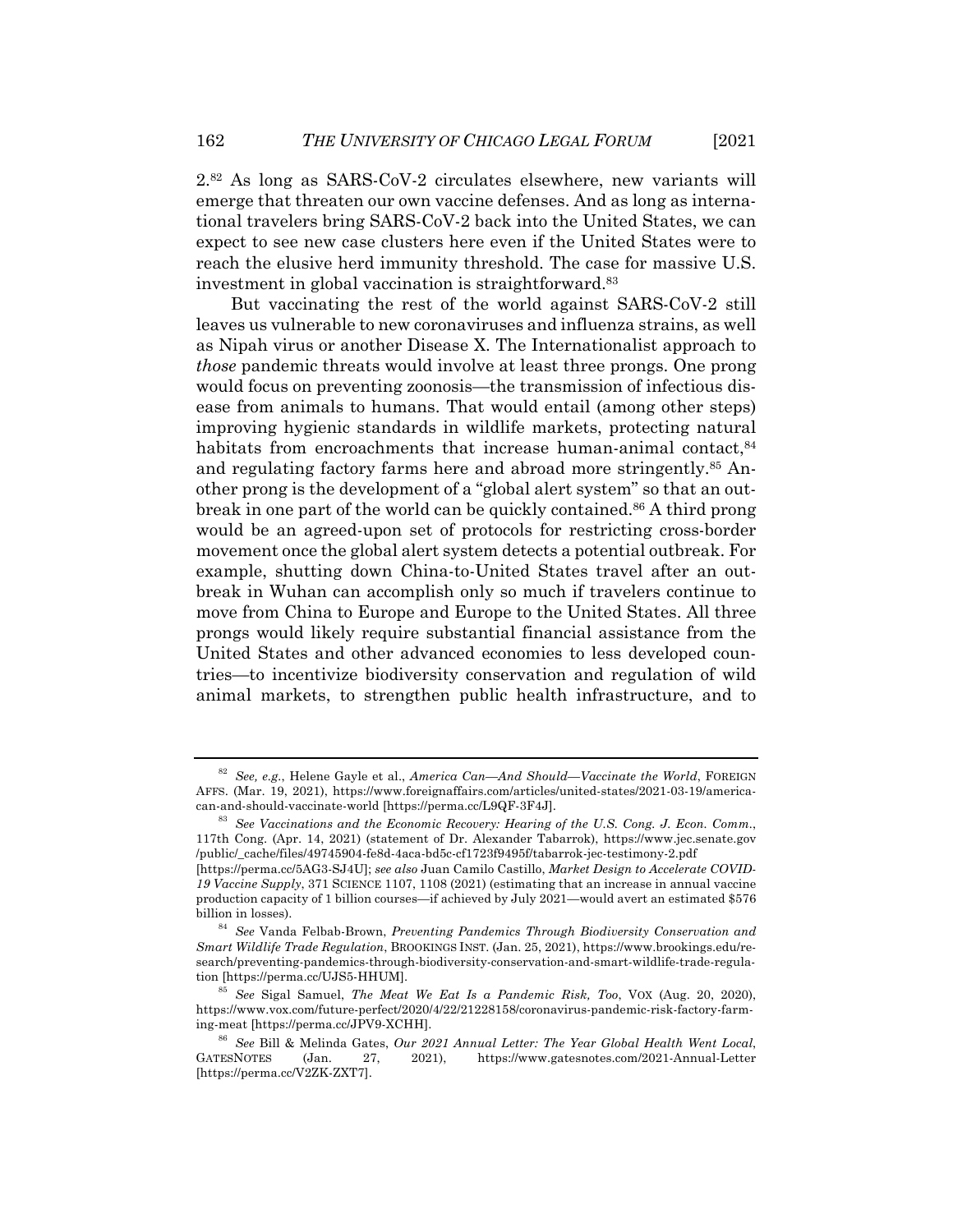cushion the economic blow of international travel restrictions in the event of an outbreak.87

At first glance, the Internationalist approach might seem like it dominates the alternatives. Virtually all of us would prefer to solve the problem of pandemics through cooperation rather than through mass surveillance or long lockdowns. It is, at the very least, almost certainly worth a try. But the Internationalist approach, like the others, comes with significant drawbacks.

First and foremost, the Internationalist approach might fail. Indeed, the Internationalist approach probably will fail. It will be very difficult to curtail wild animal markets abroad or even to shut down factory farms here at home. International intervention might slow the pace of habitat encroachment but won't bring it to a halt. And a global alert system aimed at early detection of an outbreak still might not sound the alarm early enough. Reports from France and Italy suggest that SARS-CoV-2 reached Europe in November 2019,88 or potentially even earlier,<sup>89</sup> before reports of a mysterious pneumonia-like illness in Wuhan began to mount.<sup>90</sup> If that is the case, then shutting down travel out of China in late 2019 or early 2020 might not have protected other regions from COVID-19.

Second, while the choice to pursue an Internationalist approach seems easy, the actual implementation of that strategy will entail difficult tradeoffs. For example, the United States may want to impose economic sanctions on another country in response to human rights violations. But our leverage may be limited if our pandemic prevention strategy depends upon every country's cooperation. Hopefully, countries will be able to avoid issue linkage and will continue to cooperate on pandemic prevention even as tensions over other subjects boil. Yet it is also possible that our pursuit of a united global front against future pandemics will require us to sacrifice other foreign policy priorities.

To be clear, the moral and strategic case for U.S. leadership in the effort to vaccinate the world against COVID-19 is overwhelmingly strong, and the case for U.S. leadership in the global effort to avert a

 $87$  On economic incentives for the disclosure of infectious-disease outbreaks, see generally Ramanan Laxminarayan et al., *Incentives for Reporting Infectious Disease Outbreaks*, 46 J. HUM. RES. 176 (2011).

<sup>88</sup> *See* Fabrice Carrat et al., *Evidence of Early Circulation of SARS-Cov-2 in France: Findings from the Population-Based "CONSTANCES" Cohort*, 36 EUR. J. EPIDEMIOLOGY 219 (2021).

<sup>89</sup> *See* Giovanni Apolone, *Unexpected Detection of SARS-Cov-2 Antibodies in the Prepandemic Period in Italy*, TUMORI J., Nov. 11, 2020, https://journals.sagepub.com/doi/pdf/10.1177 /0300891620974755 [https://perma.cc/LD23-YYTX].

<sup>90</sup> *See* James P. Horsley, *Let's End the COVID-19 Blame Game: Reconsidering China's Role in the Pandemic*, BROOKINGS INST. (Aug. 19, 2020), https://www.brookings.edu/blog/order-from-chaos /2020/08/19/lets-end-the-covid-19-blame-game-reconsidering-chinas-role-in-the-pandemic [https://perma.cc/V6QU-EGH3].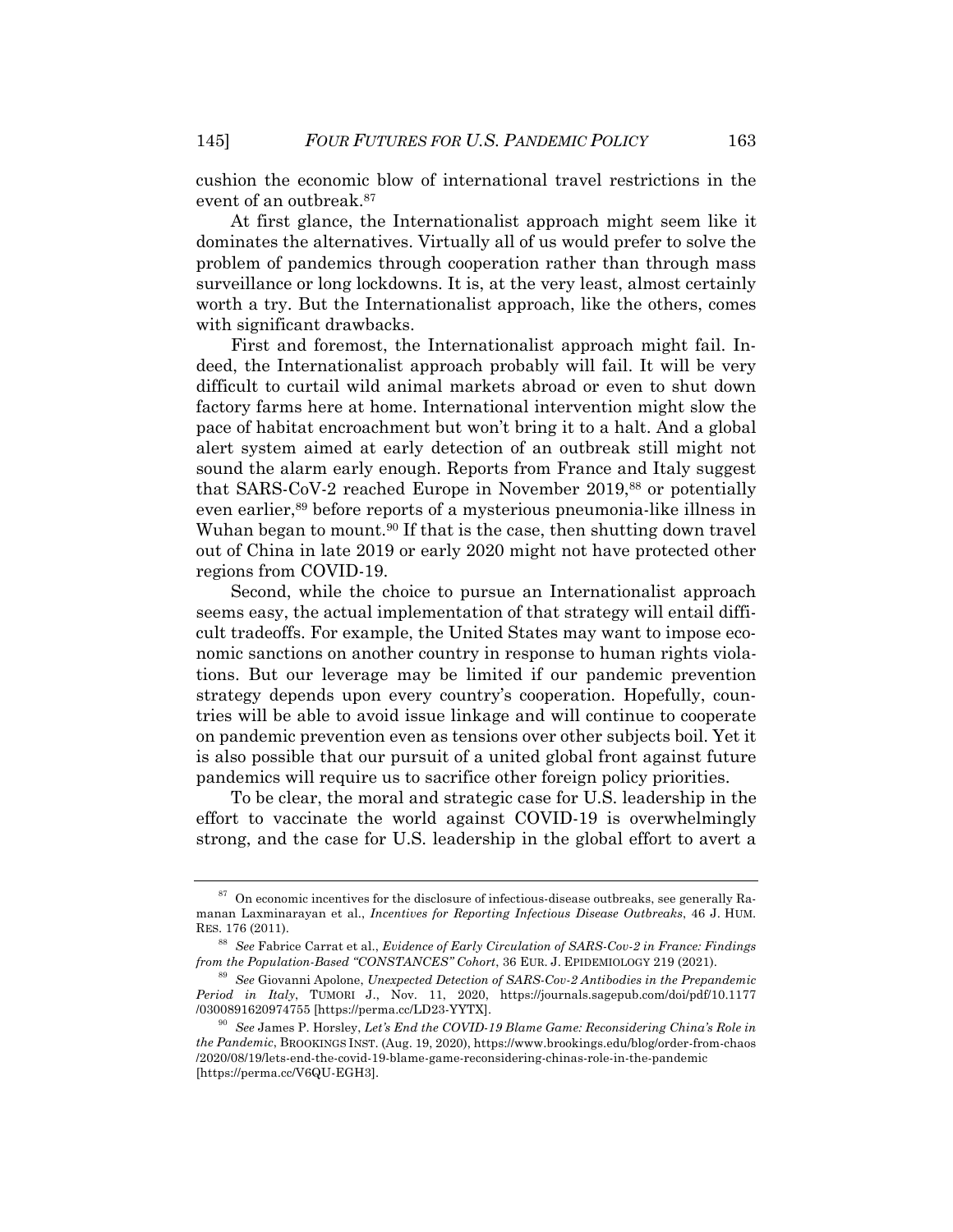future pandemic is powerful too. But a plan that rests on the premise that we can prevent another pandemic or contain it very quickly is, at least from today's vantagepoint, utopian. Utopian visions still may be worth pursuing—and this one almost certainly is. But if we go down the Internationalist path, we ought to do so with an understanding that we still need a Plan B.

### V. EARLY VACCINATION

A fourth future—and probably the brightest of all—relies on the medical miracle of mRNA vaccines. While it took nearly a year for Moderna and Pfizer-BioNTech to obtain emergency use authorizations from the U.S. Food and Drug Administration (FDA) for their mRNA vaccines, the design of the vaccines didn't take very long at all. Moderna, in tandem with the National Institutes of Health (NIH), designed its mRNA-1273 vaccine over two days in January 2020 after Chinese scientists released the SARS-CoV-2 genetic sequence.91 Pfizer and BioNTech selected four mRNA candidates for human testing in April.92 Significantly shortening the time lag between vaccine design and deployment could have saved hundreds of thousands of lives in the United States and many more abroad.

The first step toward that goal is to accelerate production. Producing a single dose of an mRNA vaccine soup to nuts now takes more than a month. The key steps along the way—duplicating DNA, converting DNA to mRNA, putting synthesized mRNA into a fatty envelope, and testing for sterility—each require a week or more.<sup>93</sup> Pfizer said in February 2021 that it had cut its production time down to sixty days;  $94$ Moderna reported that it was able to ship its first batch of vaccines to the NIH forty-two days after sequence selection.<sup>95</sup> Even in the best-case

<sup>91</sup> *See* Noah Weiland et al., *Moderna Vaccine Is Highly Protective Against Covid-19, the F.D.A. Finds*, N.Y. TIMES (Dec. 15, 2020), https://www.nytimes.com/2020/12/15/health/covid-modernavaccine.html [https://perma.cc/J7KM-UP8X].

<sup>92</sup> *See* Jared S. Hopkins, *How Pfizer Delivered a Covid Vaccine in Record Time: Crazy Deadlines, a Pushy CEO*, WALL ST. J. (Dec. 11, 2020), https://www.wsj.com/articles/how-pfizer-delivered-a-covid-vaccine-in-record-time-crazy-deadlines-a-pushy-ceo-11607740483 [https://perma.cc/6T2L-3C2U].

<sup>93</sup> *See* Jared S. Hopkins et al., *mRNA Covid-19 Vaccines Are Fast to Make, but Hard to Scale*, WALL ST. J. (Mar. 3, 2021), https://www.wsj.com/articles/mrna-covid-19-vaccines-are-fast-tomake-but-hard-to-scale-11614776401 [https://perma.cc/NA3C-ULQL].

<sup>94</sup> *See* Isaac Stanley-Becker & Christopher Rowland, *Vaccine Makers Pfizer and Moderna Pledge Massive Boost to U.S. Supply After Sluggish Rollout*, WASH. POST (Feb. 23, 2021), https://www.washingtonpost.com/health/2021/02/23/vaccine-distribution-pfizer-moderna [https://perma.cc/DHR6-HW3J].

<sup>95</sup> *See* Press Release, Moderna, Inc., Moderna Provides Updates on the Clinical Development and Production of Its COVID-19 Vaccine Candidate (Dec. 3, 2020), https://investors.modernatx.com/news-releases/news-release-details/moderna-provides-updates-clinical-developmentand-production-its [https://perma.cc/X95Y-SYMR].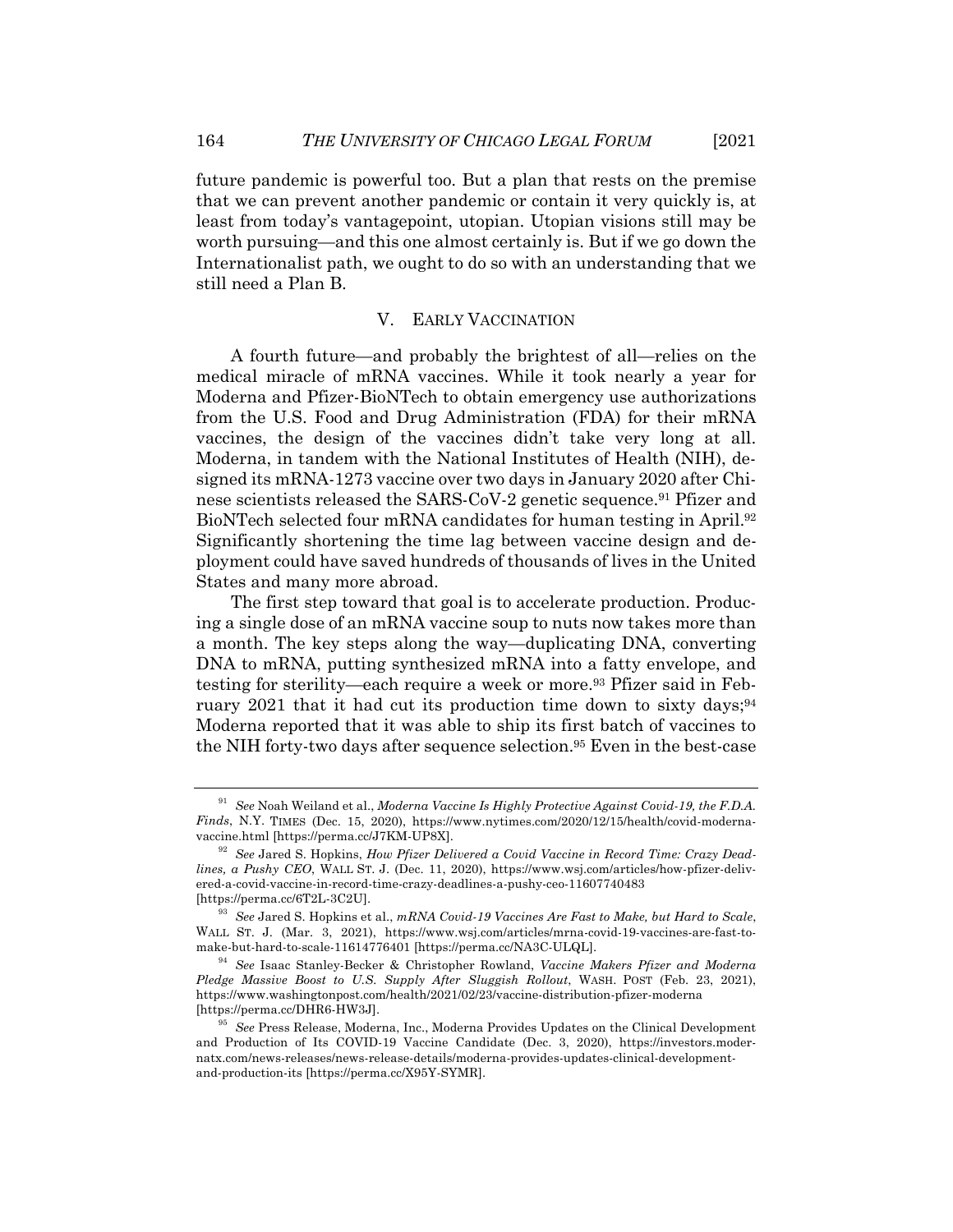scenario, where we have a vaccine ready at the very beginning of the outbreak, there will be a time lag before shots are ready to enter arms.

And that doesn't yet account for the biggest obstacle to rapid vaccination: the clinical trial process. Typically, the clinical trial process consists of a phase one study focusing on safety, a phase two study focusing on efficacy, and a large randomized controlled phase three trial. The NIH-Moderna team finalized the sequence for its mRNA vaccine on January 13, 2020 and then entered phase one on March 16, phase two on May 29, and phase three on July 27.96 Florian Krammer, a prominent vaccinologist, has suggested that vaccine developers could speed up the beginning of this process by designing vaccines now for representative strains of virus families with the greatest pandemic potential.97 By testing the safety of these vaccines in phase one studies and assessing immune responses in phase two, researchers potentially could be ready to go straight into phase three once an outbreak strikes.98 In that case, Moderna might have been ready to launch its phase three trial as early as late February or March 2020.

The launch of a phase three trial is an important step along the way to mass vaccination, but it is not the end of the road. We still will need to wait for patients in the phase three trial to develop antibodies. And after that, we will need to wait until enough patients in the control group have contracted the disease so that we can draw cross-group comparisons. Much-debated human challenge trials—in which young and healthy volunteers are deliberately exposed to the virus—could possibly accelerate the process somewhat, but human challenge trials involving young and healthy volunteers won't tell us much about efficacy for older populations. Krammer envisions a very optimistic scenario in which vaccine rollout on a wide scale starts three months after a virus sequence is published.99 In the COVID-19 context, that likely would not have been soon enough to avert the first wave of the pandemic in the United States in spring 2020.

Beyond the concern that even very early vaccination might not come early enough to avoid significant loss of life, the early vaccination approach encounters the additional obstacle of vaccine hesitancy. As of March 2021, according to a Kaiser Family Foundation survey, 13 percent of U.S. adults said they definitely did not want to get a COVID-19

<sup>96</sup> *See id.*; Stephanie Soucheray, *Phase 3 Trial for Moderna COVID-19 Vaccine Begins Amid US Summer Surge*, CTR. FOR INFECTIOUS DISEASE RSCH. & POL'Y (July 27, 2020), https://www.cidrap.umn.edu/news-perspective/2020/07/phase-3-trial-moderna-covid-19-vaccinebegins-amid-us-summer-surge [https://perma.cc/GC5H-DM73].

<sup>97</sup> Florian Krammer, *Pandemic Vaccines: How Are We Going to Be Better Prepared Next Time?*, 1 MED 28, 29 (2020).

<sup>98</sup> *See id.* at 30.

<sup>99</sup> *See id.* at 31.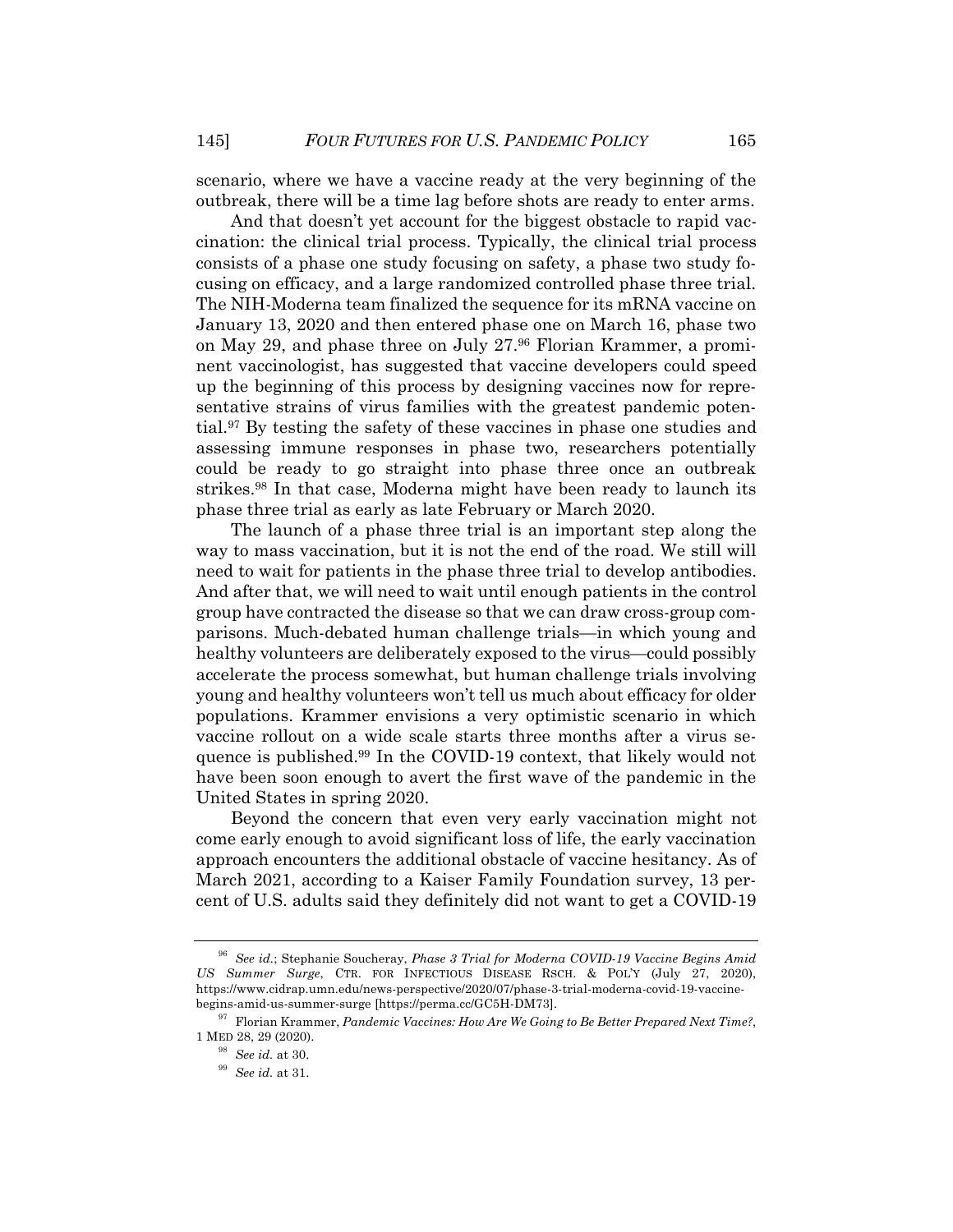vaccine, and an additional 17 percent said they would "wait and see."100 These numbers might decline as Americans learn more about the safety and efficacy of the FDA-authorized vaccines. But they might well rise if a new vaccine springs onto the market three months after a faster-thanever-before trial process. Federal- or state-level vaccine mandates might be one way to cut through that reluctance, but mandating vaccination would be an uncomfortable—even if constitutional101—policy option in the context of a vaccine that has passed through a much-accelerated testing process.

The bottom line for the Early Vaccination approach, as with the Internationalist approach, is that it almost certainly ought to be one among several strategies pursued. That means not only investing in research and development of vaccines against known strains, but also investing in outreach to the vaccine hesitant. Both of these challenges developing a vaccine in a span of three months, and then convincing reluctant Americans to take it—are tall orders. There is no assurance that the United States and the rest of the world will be able to deploy a safe and effective vaccine early enough in a pandemic to avert a catastrophic death toll, but we are virtually assured to fail if we don't try.

#### VI. CONCLUSION

Experiences of other countries during the COVID-19 pandemic suggest that the outbreak of a lethal and highly transmissible infection need not lead ineluctably to the massive loss of life. Countries that implemented the Mass Surveillance and Fortress strategies have fared dramatically better than the United States, with death rates that are a tiny fraction of our own. Replicating their successes in the United States, though, is not straightforward. In particular, cultural constraints complicate the implementation of a Mass Surveillance strategy here, and geographic factors make it more difficult for the United States to adopt the Fortress approach.

The Internationalist and Early Vaccination strategies seem more appealing, and they are, but they are also far from foolproof. The notion that global cooperation will nip the next outbreak in the bud echoes the utopianism of the League of Nations movement a century ago. Perhaps COVID-19 will be the pandemic to end all pandemics, but much could go wrong that would dash that hope. The techno-optimism underlying

<sup>100</sup> *See KFF COVID-19 Vaccine Monitor*, KAISER FAMILY FOUND., https://www.kff.org/coronavirus-covid-19/dashboard/kff-covid-19-vaccine-monitor-dashboard [https://perma.cc/AFJ8-XYCP] (last visited Apr. 23, 2021).

<sup>101</sup> On the constitutionality of state-level vaccine mandates, *see* Jacobson v. Massachusetts, 197 U.S. 11 (1905). A federal-level vaccine mandate would raise novel questions regarding the scope of Congress's interstate commerce powers.